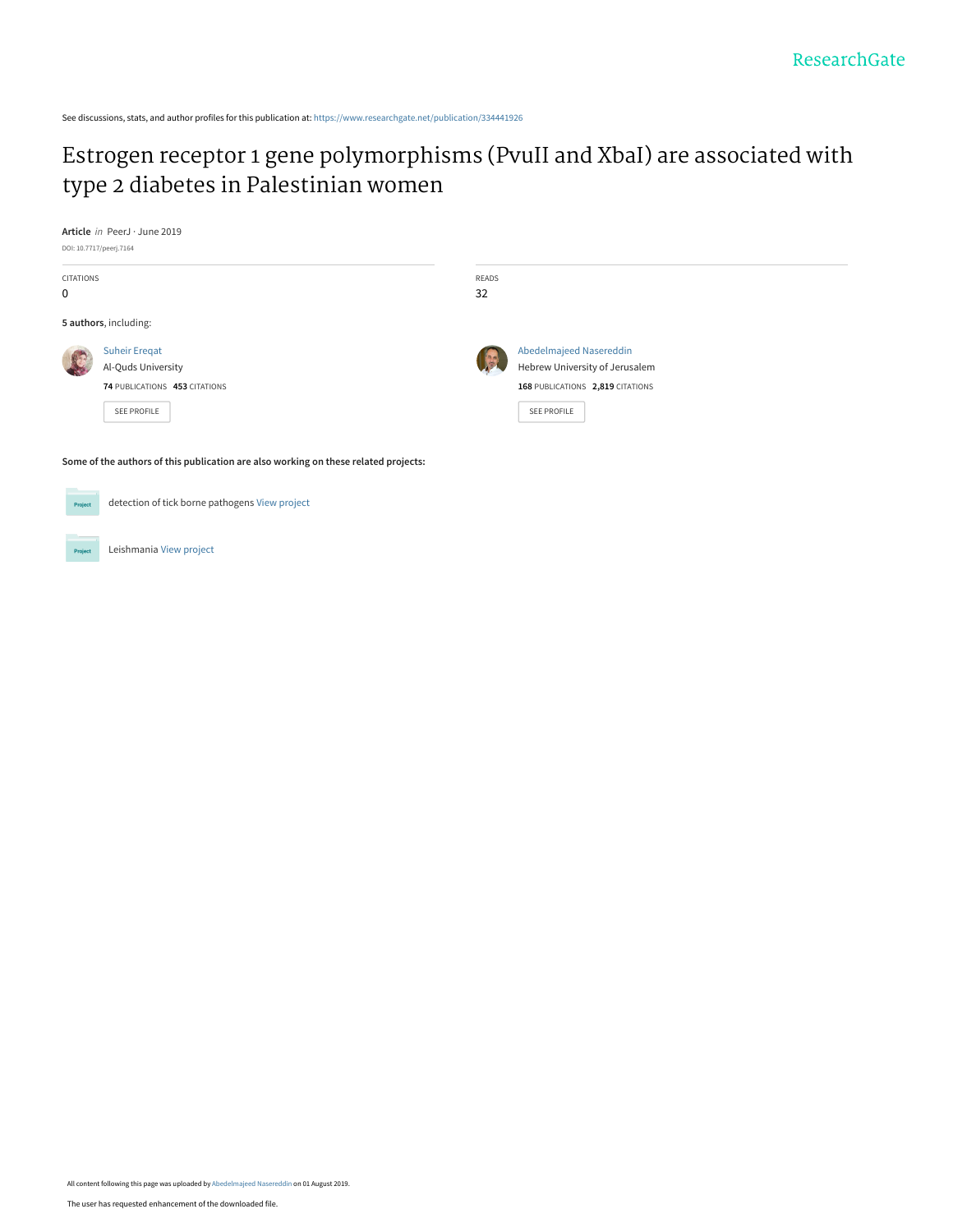# **Peer**

# Estrogen receptor 1 gene polymorphisms (PvuII and XbaI) are associated with type 2 diabetes in Palestinian women

Suheir Ereqat<sup>[1](#page-1-0)</sup>, Stéphane Cauchi<sup>[2,](#page-1-1)[3,](#page-1-2)[4,](#page-1-3)[5](#page-1-4)</sup>, Khaled Eweidat<sup>1</sup>, Muawiyah Elqadi<sup>[1](#page-1-0)</sup> and Abedelmajeed Nasereddin<sup>[6](#page-1-5)</sup>

- <span id="page-1-0"></span><sup>1</sup> Biochemistry and Molecular Biology Department-Faculty of Medicine, Al-Quds University, East Jerusalem, Palestine
- <span id="page-1-1"></span><sup>2</sup> CNRS, UMR8204, Lille, France
- <span id="page-1-2"></span><sup>3</sup> INSERM, U1019, Lille, France
- <span id="page-1-3"></span><sup>4</sup> Université de Lille, Lille, France
- <span id="page-1-4"></span><sup>5</sup> Institut Pasteur de Lille, Centre d'Infection et d'Immunité de Lille, Lille, France
- <span id="page-1-5"></span><sup>6</sup> Al-Quds Public Health Society, East Jerusalem, Palestine

#### ABSTRACT

Background: Type 2 diabetes mellitus (T2DM) is a multifactorial disease where both genetic and environmental factors contribute to its pathogenesis. The PvuII and XbaI polymorphisms of the estrogen receptor 1 (ESR1) gene have been variably associated with T2DM in several populations. This association has not been studied in the Palestinian population. Therefore, the aim of this study was to investigate the association between the PvuII and XbaI variants in the ESR1 and T2DM and its related metabolic traits among Palestinian women.

Methods: This case–control study included 102 T2DM and 112 controls in which PvuII and XbaI variants of the ESR1 gene were genotyped using amplicon based next generation sequencing (NGS).

Results: Allele frequencies of both PvuII and XbaI variants were not significantly different between patients and control subjects ( $P > 0.05$ ). In logestic regression analysis adjusted for age and BMI, the ESR1 PvuII variant was associated with risk of T2DM in three genotypic models ( $P < 0.025$ ) but the strongest association was observed under over-dominant model (TT+CC vs. TC) (OR = 2.32, CI [1.18–4.55] adjusted  $P = 0.013$ ). A similar but non-significant trend was also observed for the ESR1 XbaI variant under the over-dominant model  $(AA+GG$  vs. AG)  $(OR = 2.03,$ CI [1.05–3.95]; adjusted  $P = 0.035$ ). The frequencies of the four haplotypes (TA, CG, CA, TG) were not significantly different in the T2DM patients compared with control group ( $P > 0.025$ ). Among diabetic group, an inverse trend with risk of cardio vascular diseases was shown in carriers of CG haplotype compared to those with TA haplotype (OR = 0.28, CI [0.09–0.90]; adjusted  $P = 0.035$ ). Further, stratified analyses based on ESR1 PvuII and XbaI genotypes revealed no evidence for association with lipid levels (TC, TG, HDL, LDL).

Conclusions: This is the first Palestinian study to conclude that ESR1 PuvII and XbaI variants may contribute to diabetes susceptibility in Palestinian women. Identification of genetic risk markers can be used in defining high risk subjects and in prevention trials.

Submitted 13 February 2019 Accepted 21 May 2019 Published 28 June 2019

Corresponding author Suheir Ereqat, [sereqat@staff.alquds.edu](mailto:sereqat@�staff.�alquds.�edu)

[Academic editor](https://peerj.com/academic-boards/editors/) [Juan Riesgo-Escovar](https://peerj.com/academic-boards/editors/)

[Additional Information and](#page-11-0) [Declarations can be found on](#page-11-0) [page 11](#page-11-0)

DOI [10.7717/peerj.7164](http://dx.doi.org/10.7717/peerj.7164)

Copyright 2019 Ereqat et al.

[Distributed under](http://www.creativecommons.org/licenses/by/4.0/) [Creative Commons CC-BY 4.0](http://www.creativecommons.org/licenses/by/4.0/)

#### **OPEN ACCESS**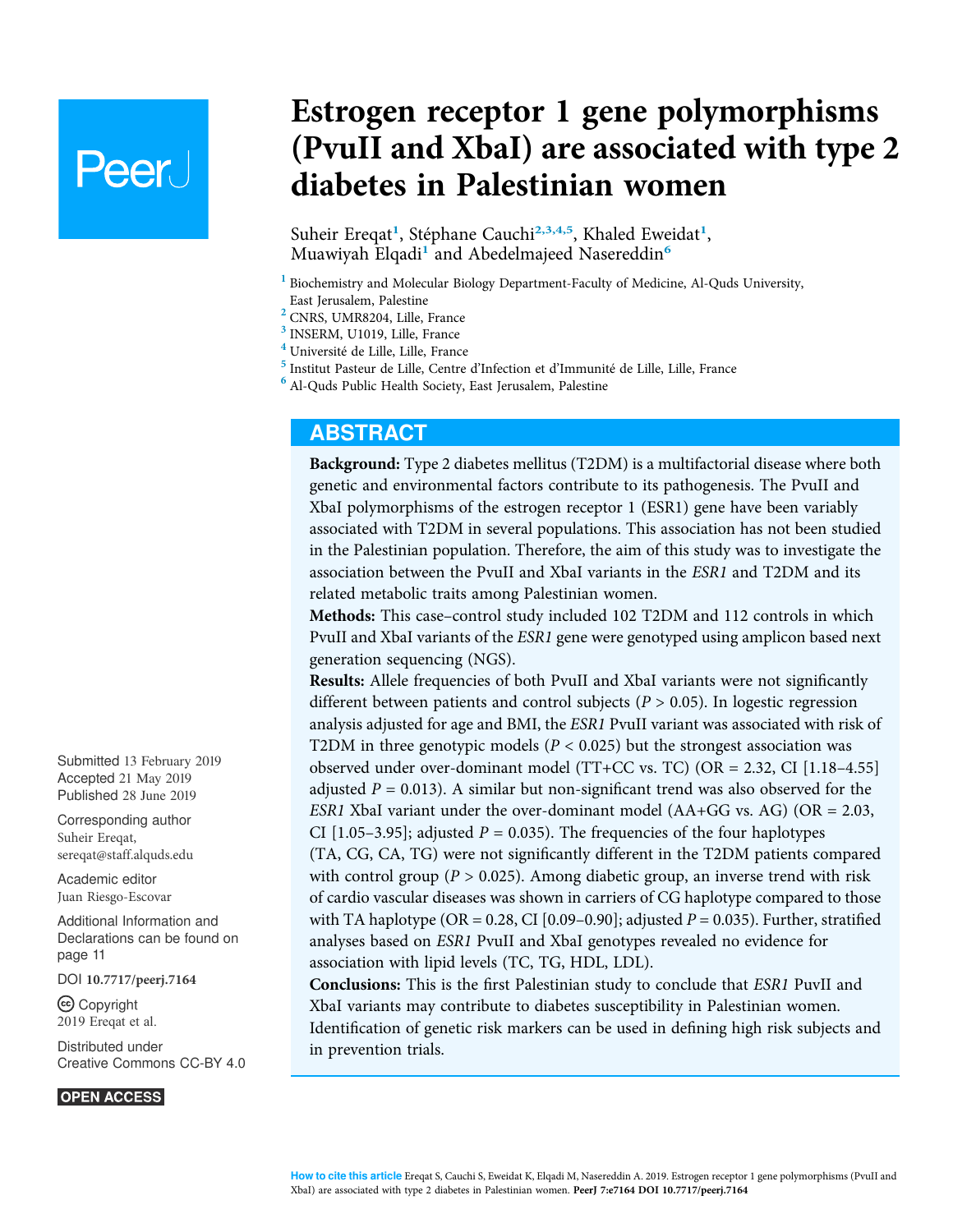Subjects Bioinformatics, Molecular Biology, Diabetes and Endocrinology, Medical Genetics Keywords T2DM, ESR1, PvuII and XbaI polymorphisms, NGS, CVD, Palestine

#### INTRODUCTION

Type 2 diabetes mellitus (T2DM) is a multifactorial disease that caused by a complex combination of genetic and environmental factors. Identification of genetic polymorphisms associated with diabetes may lead to prediction of disease development and prevention of its vascular complications ([Slominski et al., 2018](#page-15-0)). Recently, several reports have revealed the role of estradiol in regulating energy metabolism ([Hevener et al., 2018](#page-13-0)). It was evident that estrogens increase hepatic insulin sensitivity, stimulate insulin synthesis in islets of Langerhans, prevent β-cell apoptosis and improve insulin action in skeletal muscles ([Meyer et al., 2011](#page-14-0)).

Estrogen exerts its physiological functions through the estrogen receptors (ESR1, ESR2, and a G-protein coupled cell surface receptor) and might prevent menopause syndrome, cardio vascular diseases (CVD) and diabetes (Gupte, Pownall  $\&$  Hamilton, 2015). Estrogen receptor 1 (ESR1) is broadly expressed in adipose tissue, skeletal muscle, liver, and immune cells. It is a ligand-activated transcription factor that regulates a large number of genes in diverse target tissues ([Hevener et al., 2018](#page-13-0)). Animal studies reported that male and female ESR1 gene knockout mice developed features of the metabolic syndrome (MetS) including obesity caused by impaired fatty acid oxidation, glucose intolerance, and impaired insulin sensitivity, thus revealed the critical role of ESR1 in metabolic homeostasis ([Heine et al., 2000](#page-13-2); [Ribas et al., 2010](#page-14-1)).

The ESR1 gene, which encompasses 140 kb of DNA, is found on chromosomes 6q25.1. It is a highly polymorphic gene containing more than 1,600 single nucleotide polymorphisms (SNPs). Two SNPs in ESR1, both located in the first intron, PvuII (rs2234693) and XbaI (rs9340799), are the most extensively investigated variants and reported to be associated with T2DM ([Huang et al., 2006](#page-13-3); [Mohammadi et al., 2013](#page-14-2)), MetS ([Zhao et al., 2018](#page-15-1)), and other diseases ([Onland-Moret et al., 2005](#page-14-3); [Silva et al., 2010](#page-14-4); [Weng et al., 2015](#page-15-2)). These polymorphisms might interfere with the estrogen effect by altering ESR1 gene expression via altering the binding of its own transcription factors ([Gomes-Rochette et al., 2017](#page-13-4)). Diabetes and obesity had reached an alarming rate among Palestinians especially among refugees ([El Kishawi et al., 2014](#page-12-0); [Shahin, Kapur & Seita,](#page-14-5) [2015](#page-14-5)). In 2015, the Palestinian Ministry of Health reported that cardiovascular diseases were the leading cause of death and diabetes mellitus was the fourth cause of death among Palestinians ([Palestinian Ministry of Health, 2015](#page-14-6)). A recent study conducted on three refugee camps in the West Bank, revealed that the overall prevalence of obesity and overweight was 63.1% (for obesity: 42% in women and 29.2% in men; overweight 25.8% and 28.9% in women and men; respectively). The prevalence of MetS among obese and overweight adults was 69.4% with no gender-based differences ([Damiri et al., 2018](#page-12-1)). Obese and overweight individuals are at high risk of both cardiovascular diseases and T2DM (Alberti  $\mathscr{C}$  Zimmet, 1998). Estrogen deficiency is an important obesity-triggering factor which enhances metabolic dysfunction and thus predisposing to T2DM and cardiovascular diseases among menopausal women ([Lizcano & Guzman, 2014](#page-13-5)). A meta-analysis study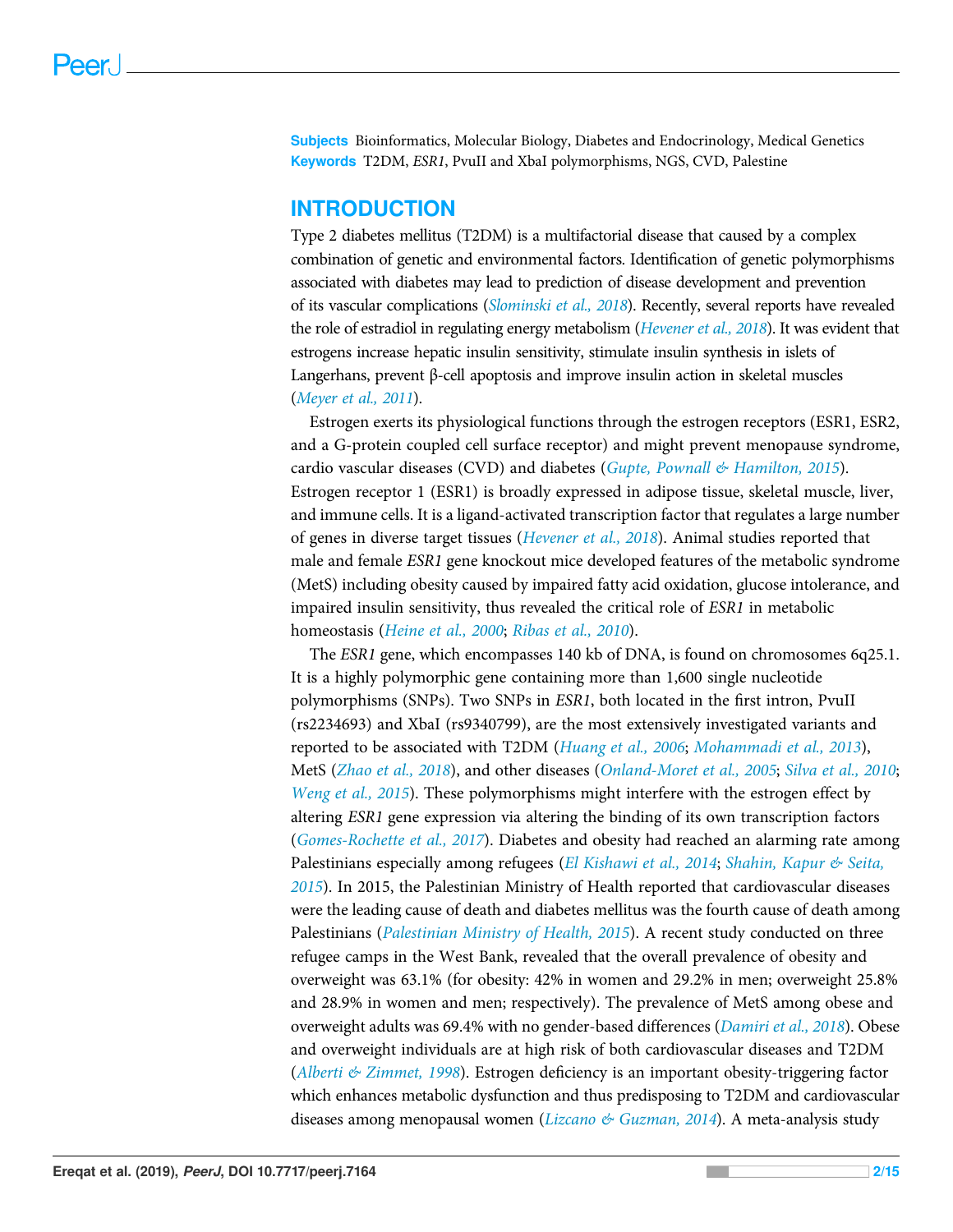investigating the new-onset of T2DM in post-menopausal women following estrogen replacement therapy revealed a 30% lower relative risk [RR 0.7 (CI [0.6–0.9])] of diabetes compared with placebo (*[Salpeter et al., 2006](#page-14-7)*). However, the use of estrogen to prevent chronic diseases is still challenging and controversial ([Bolton, 2016](#page-12-3)).

As the ESR1 gene is a potential candidate gene for susceptibility to T2DM, we hypothesized that the ESR1 variants (PvuII and XbaI) might be associated with T2DM, diabetic complications and related metabolic traits in Palestinian diabetic women.

# MATERIALS AND METHODS

#### Study design and participants

This case control study includes 214 Palestinian women (102 with T2DM and 112 non-diabetic controls). All participants were unrelated, aged >40 years and selected within the period of 2016–2017 from the United Nations Relief and Works Agency for Palestine Refugees clinics (Hebron and Ramallah, Palestine). Diagnosis of T2DM was based on World Health Organization criteria (fasting plasma glucose  $\geq 126$  mg/dl and/or currently on treatment for diabetes) (*[Kumar et al., 2016](#page-13-6)*). The diagnosis of T2DM was confirmed based on patients' medical records reporting initial diagnosis of diabetes mellitus after age of 40, receiving oral hypoglycemic agents without insulin for at least 1 year after initial diagnosis, and currently on treatment for diabetes. Patients with probable type 1 diabetes who received continuous insulin therapy since diagnosis were excluded. The anthropometric measurements were collected from their medical records using a standard questionnaire that included age, age at diagnosis, sex, family history, diabetic complications, and medication for diabetes. BMI was calculated as kilograms divided by the square of height in meters. Blood pressure was measured in sitting position, on the left arm, after a 5-min rest by a health clinic worker, with a mercury sphygmomanometer. Blood samples (five ml) after a 12-h minimum fast was collected in EDTA tubes for biochemical tests as described in our previous work ([Sabarneh et al., 2018](#page-14-8)). Plasma glucose, cholesterol, HDL cholesterol, and triglyceride were determined using standard methods of commercial kits (Human, Wiesbaden, Germany). Low-density lipoprotein (LDL) cholesterol was calculated based on the Friedewald formula. The control group was selected from individuals who came to the same clinic for an annual heath check-up, they were eligible to be included if they had no prior diagnosis for T2DM, no family history in first-degree relatives, their fasting glucose < 126 mg/dl and BMI > 25. All the participants provided written informed consent to participate in the study, the study protocol was approved by Al-Quds University Research Ethics Committee (Rf no. 2/SRC/4).

### Amplicon based next generation genotyping and bioinformatics

Genomic DNA was extracted from whole blood (300 µl) using genomic QIAamp DNA purification kit according to the manufacturer instructions (Qiagen, Hilden, Germany). All DNA samples were genotyped for the T/C, rs2234693, and A/G, rs9340799, also known as PvuII and XbaI polymorphisms, respectively using amplicon based next generation sequencing (NGS). Briefly, two primers (forward and reverse) were used to target the two SNPs as previously described ([Motawi et al., 2015](#page-14-9)). Both primers were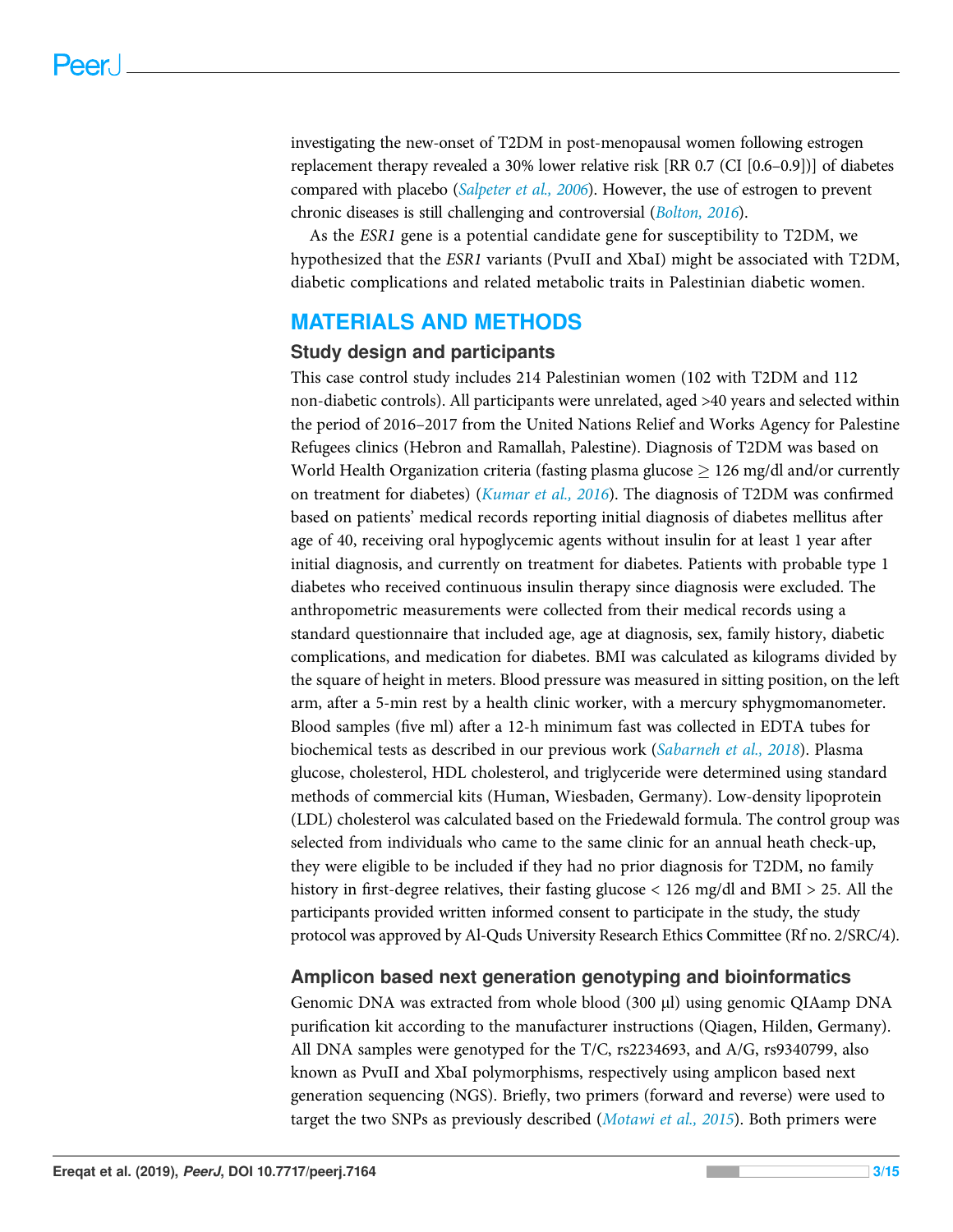modified with over hanged Illumina adaptor sequences at the 5′ ends (italic bolded, [Table S1\)](http://dx.doi.org/10.7717/peerj.7164/supp-1) to target a partial sequence of 119 bp in length with a final product of 186 bp using conventional thermocycler.

The PCR product was visualized and captured on a 1.5% agarose gel, cleaned by Agencourt AMPure XP system (X1, A63881; Beckman Coulter Genomics, Indianapolis, IN, USA) and eluted in 25 µl elution buffer. All purified products were subjected to a second round of amplification to assign unique index sequences (barcode) for each sample using Nextera XT Index Kit (Illumina, San Diego, CA, USA). Five µl from each barcoded sample were pooled together, mixed and spin down. Then, 100 µl of the pooled product was cleaned by Agencourt AMPure XP system (X1) (A63881; Beckman Coulter Genomics), and eluted in 50 µl elution buffer. Library purity and quantity were evaluated by 4200 TapeStation System (Agilent Technologies, Inc., Santa Clara, CA, USA) using D1000 ScreenTape kit (Agilent Technologies, Inc., Santa Clara, CA, USA) and by Qubit Fluorometer (Invitrogen, Carlsbad, CA, USA) using Qubit dsDNA high-sensitivity assay (Invitrogen, Carlsbad, CA, USA). Concentration of four nM was prepared. 20 K reads for each sample was targeted. Samples were deep sequenced on NextSeq 500/550 machine using the 150-cycle Mid Output Kit (Illumina, San Diego, CA, USA).

The obtained DNA sequences were uploaded on the Galaxy program [\(https://usegalaxy.](https://usegalaxy.org/)  $\sigma$ [org/](https://usegalaxy.org/)). Workflow of filtration included Illumina adaptor trim, quality selection of Q > 20 with minimal read length of 100 bp. Four virtual probe sequences were used to identify the PvuII and XbaI variants ([Table S1\)](http://dx.doi.org/10.7717/peerj.7164/supp-1). The genotypes were determined based on the calculated ratio between the read counts for wild type and mutant alleles, for both SNPs (PvuII and XbaI) in each individual sample.

#### Statistical analysis

Statistical analysis was performed with the SPSS package, version 19.0 (SPSS, Inc., Chicago, IL, USA). All tests were two-tailed and  $P < 0.05$  was considered significant. The mean values and standard errors were reported in tables. Genotype and allele frequencies in T2DM and control subjects were tested by multivariable logistic regression analysis using five genetic models: co-dominant, dominant, over-dominant, recessive and additive with adjustment for age and BMI using R statistics (V 3.5.1; SNPassoc package) ([Gonzalez et al., 2007](#page-13-7)). The genotype frequencies were tested for Hardy–Weinberg equilibrium by calculating a  $\chi^2$  statistic and corresponding *P*-value as previously described by [Mayo \(2008\)](#page-13-8). The risk to T2DM was estimated by computing odds ratios (ORs) and 95% confidence intervals (CIs). Linkage disequilibrium (LD), coefficient (D′) for haplotypes and their frequencies were performed using R statistics (V 3.5.1; SNPassoc package) ([Gonzalez et al., 2007](#page-13-7)). Multivariate linear regression models taking into account age and BMI were performed to assess associations between SNPs and T2DM complications.

All quantitative parameters were normalized before analysis using the "bestNormalize" R package (<https://github.com/petersonR/bestNormalize>) ([Peterson, 2017](#page-14-10)). To minimize the chance of obtaining type I error, Bonferroni's adjustment was applied.  $P < 0.025$ was adopted as the significant threshold unless otherwise specified. Quanto 1.2.4 software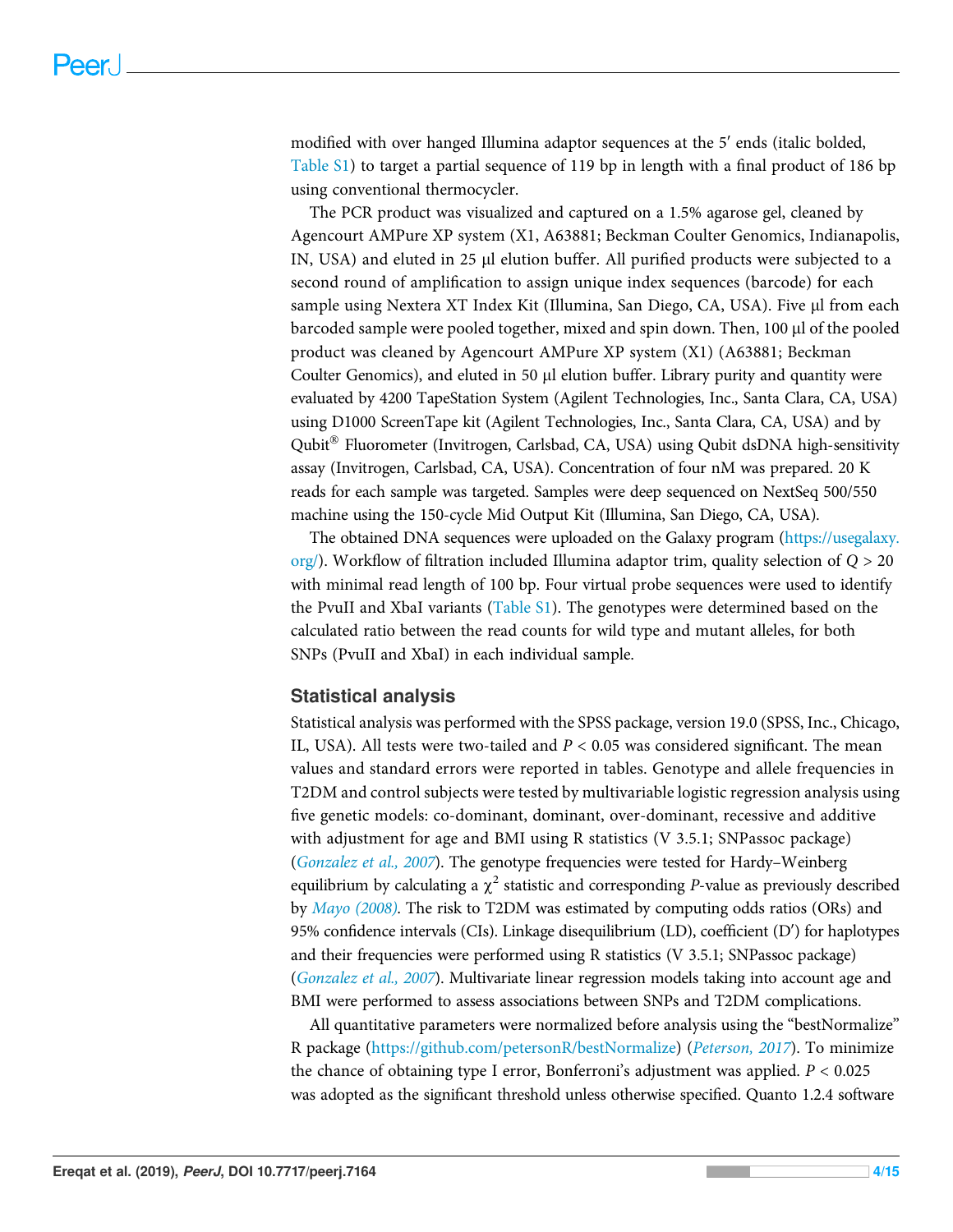<span id="page-5-0"></span>

| Table 1 Demographic and biochemical characteristics of study subjects. |                     |                  |         |  |  |  |
|------------------------------------------------------------------------|---------------------|------------------|---------|--|--|--|
|                                                                        | Control $(n = 112)$ | $T2DM (n = 102)$ | P-value |  |  |  |
| Age at sampling (years)                                                | 48.9 (0.68)         | 59.9 (0.95)      | 0.0001  |  |  |  |
| Age at diagnosis (years)                                               | NA                  | 49.6(0.83)       |         |  |  |  |
| BMI $(Kg/m2)$                                                          | 32.5(0.52)          | 34(0.6)          | 0.054   |  |  |  |
| $SBP$ (mmHg)                                                           | 122(0.93)           | 136.2(1.6)       | 0.0001  |  |  |  |
| $DBP$ (mmHg)                                                           | 77.9 (0.85)         | 78.9 (1.02)      | 0.4     |  |  |  |
| FBS(mg/dl)                                                             | 90.1 (0.97)         | 161.8(4.9)       | 0.0001  |  |  |  |
| $TC$ (mg/dl)                                                           | 182(3.4)            | 192 (4.02)       | 0.03    |  |  |  |
| $\mathbf{M}$ afaa.                                                     |                     |                  |         |  |  |  |

Notes:

BMI, body mass index; SBP, systolic blood pressure; DBP, diastolic blood pressure; FBS, fasting blood sugar. Data are presented as mean (standard error); P < 0.05 was considered significant (in bold). NA, Not applicable.

was used to estimate the statistical power ([http://biostats.usc.edu/Quanto.html\)](http://biostats.usc.edu/Quanto.html). The power of any test of statistical significance was <50%.

# RESULTS

#### Biochemical and genetic analysis

Anthropometric and biochemical characteristics of study individuals are presented in [Table 1](#page-5-0). In comparison with the control group, all clinical parameters showed statistically significant increase in T2DM patients ( $P < 0.05$ ). However, no significant difference in diastolic blood pressure was observed among the two group ( $P = 0.4$ ). The T2DM subjects were significantly older ( $P = 0.0001$ ) but the control group were at the same mean age at T2DM diagnosis in cases ( $P > 0.05$ ) ([Table 1](#page-5-0)). The cases had higher mean BMI than control subjects but was at borderline significance ( $P = 0.054$ ). Among T2DM patients, 10.8, 8.8, 7.8, and 5.9% had CVD, nephropathy, diabetic foot, and retinopathy, respectively. The genotyping distribution for both variants was consistent with Hardy Weinberg equilibrium in cases and control groups and in all subjects  $(P > 0.05)$ . Our results showed that the heterozygous genotypes TC and AG of the ESR1 PvuII and XbaI polymorphisms were significantly elevated in T2DM patients compared with control individuals ( $P = 0.04$ ,  $P = 0.01$ , respectively), while, the frequencies of C and G alleles of the ESR1 PvuII and XbaI polymorphisms, respectively, were comparable among cases and controls ( $P > 0.05$ ) ([Table 2](#page-6-0)). However, upon Bonferroni's adjustment, only the heterozygous genotype AG of the *ESR1* XbaI remained significantly higher in diabetic group ( $P = 0.01$ ).

# Pvull and Xbal Polymorphisms in *ESR1* gene and risk to type 2 diabetes

To estimate the effect of the genotypes on the disease, logistic regression analysis was performed using five genetic models adjusted to age and BMI: additive, dominant, codominant, recessive, and over-dominant. In the case of the PvuII T/C rs2234693 polymorphism, T2DM patients showed significantly different genotypes distribution compared to control group in three models, carriers of TC genotype had higher risk to T2DM compared to those of TT genotype (OR = 2.84, CI [1.32–6.11];  $P = 0.024$ )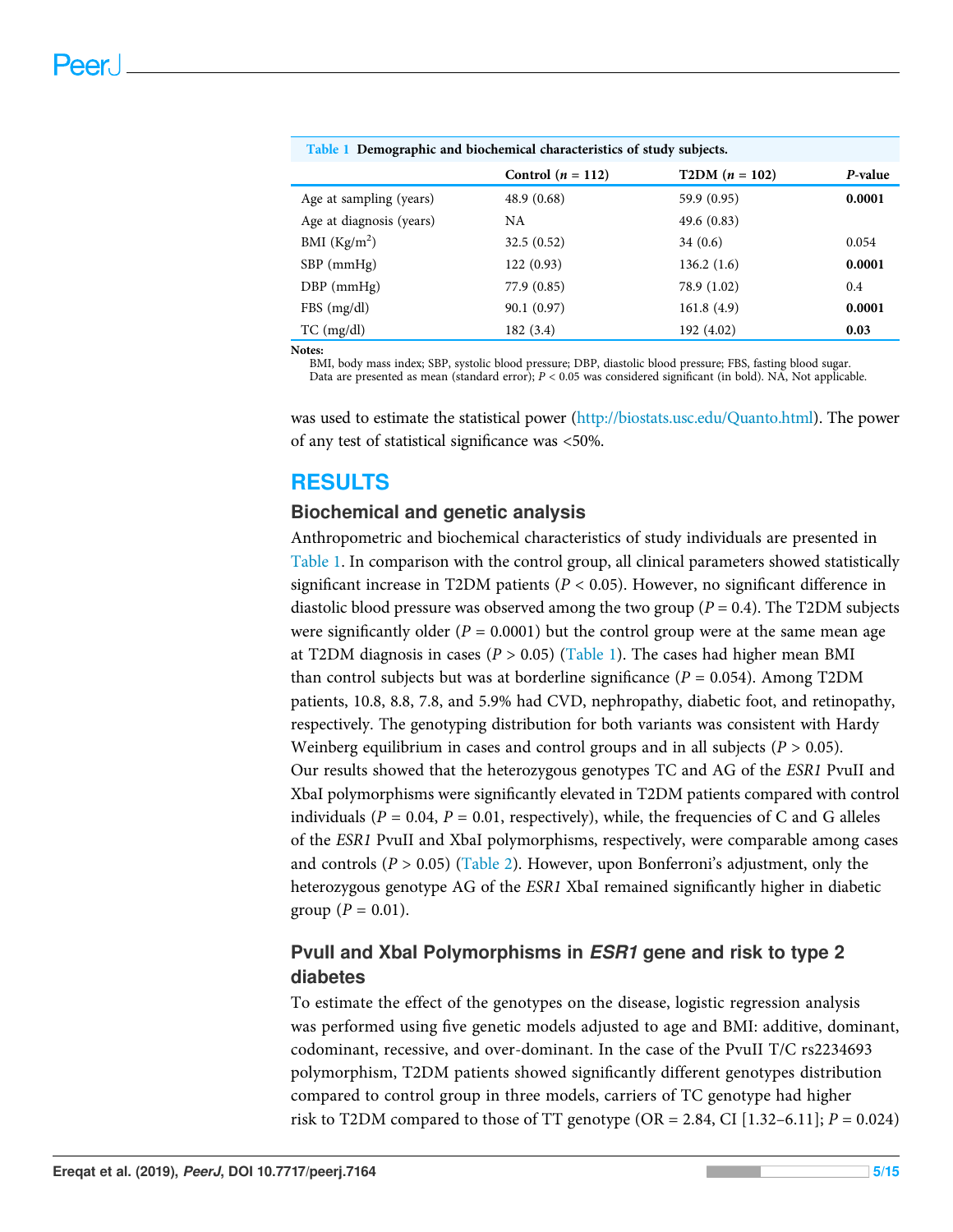| Allele/genotype | All subjects $(\%)$ | Control $n$ $(\%)$ | T2DM $n$ $(\%)$ | P-value |
|-----------------|---------------------|--------------------|-----------------|---------|
| PvuII           |                     |                    |                 |         |
| T               | 244 (57)            | 133 (59)           | 111(54)         | 0.46    |
| C               | 184 (43)            | 91(41)             | 93 (46)         | 0.46    |
| <b>TT</b>       | 70(33)              | 43 (38)            | 27(26)          | 0.06    |
| TC              | 104(49)             | 47 (42)            | 57 (56)         | 0.04    |
| CC              | 40(19)              | 22(20)             | 18(18)          | 0.7     |
| XbaI            |                     |                    |                 |         |
| A               | 247 (58)            | 132 (59)           | 115(56)         | 0.6     |
| G               | 118 (42)            | 92(41)             | 89 (44)         | 0.7     |
| AA              | 73 (34)             | 44 (39)            | 29(28)          | 0.09    |
| AG              | 101(47)             | 44 (39)            | 57 (56)         | 0.01    |
| GG              | 40(19)              | 24(21)             | 16(16)          | 0.35    |

<span id="page-6-0"></span>Table 2 Allele frequencies and genotypes distribution of ESR1 gene PvuII and XbaI polymorphisms in control and T2DM patients.

#### Notes:

Bold numbers showed the significant correlation.

P-values lower than the Bonferroni threshold ( $P = 0.025$ ) were considered statistically significant.

<span id="page-6-2"></span>

| Table 3 Association of ESR1 PvuI and XbaI variants with T2DM. |             |                      |          |  |  |  |
|---------------------------------------------------------------|-------------|----------------------|----------|--|--|--|
| Model                                                         | Genotype    | OR (95% CI)          | *P-value |  |  |  |
| PvuII SNP                                                     |             |                      |          |  |  |  |
| Codominant                                                    | T/T         | $\mathbf{1}$         |          |  |  |  |
|                                                               | T/C         | $2.84$ [1.32-6.11]   | 0.024    |  |  |  |
|                                                               | C/C         | $1.77$ [0.66-4.73]   |          |  |  |  |
| Dominant                                                      | T/T         | $\mathbf{1}$         |          |  |  |  |
|                                                               | $T/C-C/C$   | $2.50$ [1.21-5.14]   | 0.011    |  |  |  |
| Recessive                                                     | $T/T-T/C$   | $\mathbf{1}$         |          |  |  |  |
|                                                               | C/C         | $0.96$ [0.41-2.25]   | 0.92     |  |  |  |
| Overdominant                                                  | $T/T-C/C$   | $\mathbf{1}$         |          |  |  |  |
|                                                               | T/C         | $2.32$ [1.18-4.55]   | 0.013    |  |  |  |
| Log-additive                                                  |             | 1.48 $[0.92 - 2.37]$ | 0.1      |  |  |  |
| Xba SNP                                                       |             |                      |          |  |  |  |
| Codominant                                                    | A/A         | $\mathbf{1}$         |          |  |  |  |
|                                                               | A/G         | $2.15$ [1.02-4.51]   | 0.1      |  |  |  |
|                                                               | G/G         | $1.18$ [0.45-3.10]   |          |  |  |  |
| Dominant                                                      | A/A         | $\mathbf{1}$         |          |  |  |  |
|                                                               | $A/G-G/G$   | 1.82 $[0.91 - 3.66]$ | 0.089    |  |  |  |
| Recessive                                                     | $A/A - A/G$ | $\mathbf{1}$         |          |  |  |  |
|                                                               | G/G         | $0.76$ [0.32-1.80]   | 0.53     |  |  |  |
| Overdominant                                                  | $A/A-G/G$   | 1                    |          |  |  |  |
|                                                               | A/G         | $2.03$ [1.05-3.95]   | 0.035    |  |  |  |
| Log-additive                                                  | -           | $1.21$ [0.76-1.92]   | 0.42     |  |  |  |

<span id="page-6-1"></span>Note:

\* P-values were from logistic regression models adjusted for age and BMI, P < 0.025 was considered significant, bold numbers showed the significant correlation.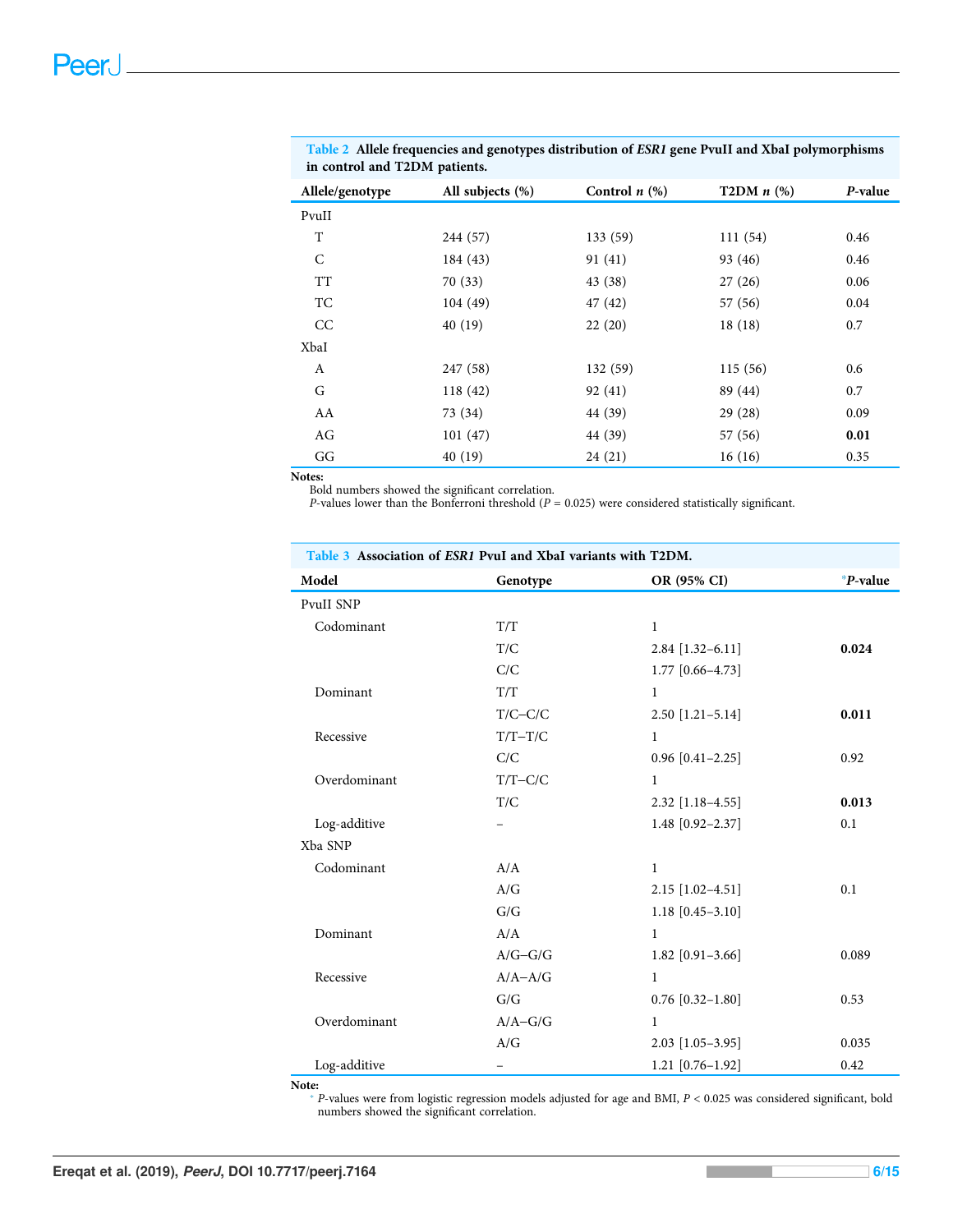| Parameter       | <b>PvuII</b> genotypes |                |               |         | XbaI genotypes |                |                |         |
|-----------------|------------------------|----------------|---------------|---------|----------------|----------------|----------------|---------|
|                 | cc                     | TC             | TT            | P-value | AA             | AG             | GG             | P-value |
| BMI $(Kg/m2)$   | 34.5(1.8)              | 33.7(0.69)     | 34.1(1.3)     | 0.91    | 34.5 (1.24)    | 33.5(0.69)     | 34.8(1.9)      | 0.67    |
| $SBP$ (mmHg)    | 143.5(3.50)            | 135.5(2.2)     | 133(2.9)      | 0.09    | 134.6 (2.75)   | 135.3(2.27)    | 142.4(3.8)     | 0.25    |
| $DBP$ (mmHg)    | 79(3.0)                | 78.8 (1.4)     | 78.7(1.6)     | 0.93    | 79.9 (1.65)    | 78.5(1.4)      | 78.1(3.1)      | 0.79    |
| FBS(mg/dl)      | 169.85(13.2)           | 162.82(6.84)   | 154.44(8.1)   | 0.59    | 159.24 (9.39)  | 159.14 (6.36)  | 176.21 (13.98) | 0.46    |
| HbA1C           | 8.28(0.47)             | 7.86(0.26)     | 7.72(0.38)    | 0.62    | 7.83(0.4)      | 7.78(0.24)     | 8.46(0.52)     | 0.46    |
| $TC$ (mg/dl)    | 202.42 (11.68)         | 188.29(5.3)    | 192.33 (7.39) | 0.45    | 191.52 (6.84)  | 189.57 (5.59)  | 200.6 (11.78)  | 0.65    |
| $TG \, (mg/dl)$ | 250.07 (62.75)         | 192.87 (19.25) | 164.45 (6.84) | 0.2     | 164.9 (6.37)   | 212.01 (27.22) | 191.75 (15.81) | 0.42    |
| $LDL$ (mg/dl)   | 118.3 (7.69)           | 105.95(3.29)   | 105.59 (4.78) | 0.19    | 106.1(4.47)    | 106.57(3.53)   | 116.78 (7.48)  | 0.36    |
| $HDL$ (mg/dl)   | 38.56(2.8)             | 41.58(1.19)    | 44.55(1.62)   | 0.11    | 44.38 (1.59)   | 41.14(1.2)     | 39.69 (3.04)   | 0.2     |

#### <span id="page-7-0"></span>Table 4 Demographic characteristics and biochemical measurements based on ESR1 PvuII and XbaI genotypes in diabetic women.

Notes:

TC, total cholesterol; TG, triglyceride; HDL-C, high-density lipoprotein cholesterol; LDL-C, low-density lipoprotein cholesterol.<br>Values are presented as mean (standard error); P-value was obtained by ANOVA, P < 0.05 was c

<span id="page-7-1"></span>

| Table 5 Estimated haplotype distributions in cases (T2DM) and control groups. |      |                     |                        |                      |                    |         |          |  |
|-------------------------------------------------------------------------------|------|---------------------|------------------------|----------------------|--------------------|---------|----------|--|
| PvuII                                                                         | XbaI | Frequency<br>(case) | Frequency<br>(control) | Frequency<br>(total) | OR (95% CI)        | P-value | Global P |  |
| T                                                                             | A    | 0.5391              | 0.557                  | 0.5485               |                    | –       | 0.14     |  |
| C                                                                             | G    | 0.4312              | 0.374                  | 0.4013               | $1.36$ [0.84-2.21] | 0.21    |          |  |
| С                                                                             | A    | 0.0247              | 0.0323                 | 0.0286               | $2.28$ [0.62-8.37] | 0.22    |          |  |
| T                                                                             | G    | 0.005               | 0.0367                 | 0.0216               | $0.21$ [0.02-2.66] | 0.23    |          |  |

([Table 3](#page-6-2)). In the dominant model, the TC+CC genotype carriers was significantly at higher risk to T2DM than TT genotypes (OR = 2.50, CI [1.21–5.14];  $P = 0.011$ ). In the over-dominant model (TT+CC vs. TC), the association was also significant  $(OR = 2.32, CI [1.18-4.55]; P = 0.013)$  ([Table 3\)](#page-6-2). The analysis of the Xba rs9340799 A/G polymorphism showed a trend for association with T2DM in the over dominant model  $(AA+GG vs. AG) (OR = 2.03, CI [1.05-3.95]; P = 0.035)$  ([Table 3\)](#page-6-2).

Biochemical characteristics of T2DM individuals according to ESR1 PvuII and XbaI genotypes are shown in [Table 4.](#page-7-0) It demonstrated insignificant association of the investigated parameters across genotypes of both polymorphisms ( $P > 0.05$ ). A stratified analysis of combined genotypes with respect to different genetic models also revealed no significant association with any biochemical or clinical parameter (data not shown).

#### LD estimation between ESR1 SNPs and haplotype analysis

The polymorphisms tested were in LD (normalized Lewontin's  $D' = 0.91$ ). Among all subjects, the most common haplotype, TA, had a frequency of 55%, and the CG haplotype had a frequency of 40% while two haplotypes CA and TG had frequencies of 2.9% and 2.2%, respectively. The frequencies of the four haplotypes were not significantly different in the T2DM patients compared with control group as shown in [Table 5.](#page-7-1) In logistic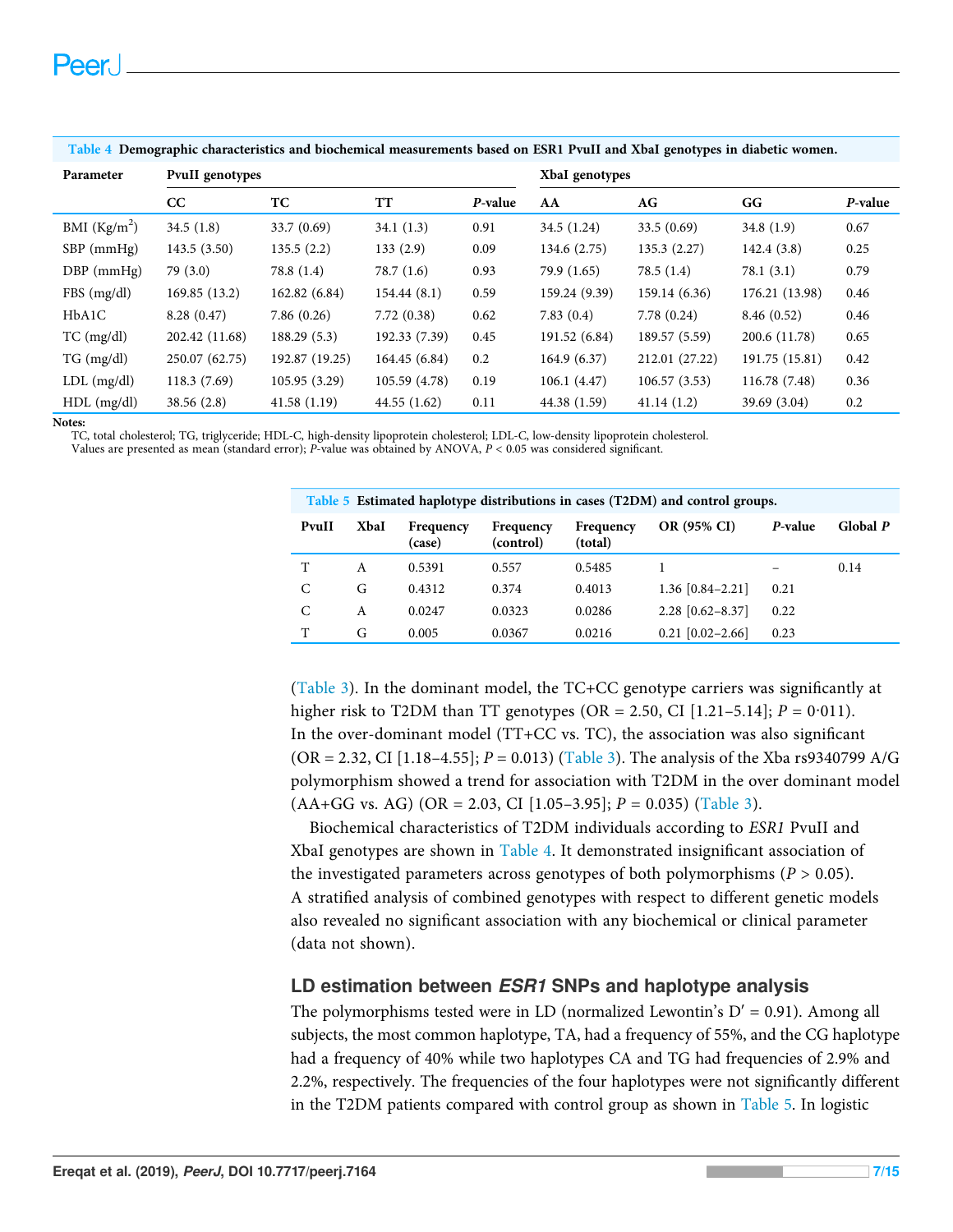|                  |             |                |              | Table <b>0</b> Association of ESRT Pyull and Abal variants with CVD among 12DM cases. |         |
|------------------|-------------|----------------|--------------|---------------------------------------------------------------------------------------|---------|
| <b>PvuII SNP</b> |             | <b>CVD</b>     |              |                                                                                       |         |
| Model            | Genotype    | Yes $(\%)$     | No $(\%)$    | OR (95% CI)                                                                           | P-value |
| Dominant         | T/T         | 54.5           | 23.1         | $\mathbf{1}$                                                                          |         |
|                  | $T/C-C/C$   | 45.5           | 76.9         | $0.25$ [0.07-0.93]                                                                    | 0.039   |
| Recessive        | $T/T-T/C$   | 90.9           | 81.3         | $\mathbf{1}$                                                                          |         |
|                  | C/C         | 9.1            | 18.7         | $0.41$ [0.05-3.57]                                                                    | 0.36    |
| Overdominant     | $T/T-C/C$   | 63.6           | 41.8         | $\mathbf{1}$                                                                          |         |
|                  | T/C         | 36.4           | 58.2         | $0.42$ [0.11-1.57]                                                                    | 0.19    |
| Xba SNP          |             | <b>CVD</b>     |              |                                                                                       |         |
| Model            | Genotype    | Yes $(\%)$     | No (%)       | OR (95% CI)                                                                           | P-value |
| Dominant         | A/A         | 54.5           | 25.3         | $\mathbf{1}$                                                                          |         |
|                  | $A/G-G/G$   | 45.5           | 74.7         | $0.26$ [0.07-0.99]                                                                    | 0.049   |
| Recessive        | $A/A - A/G$ | 100            | 82.4         | $\mathbf{1}$                                                                          |         |
|                  | G/G         | $\mathbf{0}$   | 17.6         | $0.00$ [ $0.00$ -NA]                                                                  | 0.036   |
| Overdominant     | $A/A-G/G$   | 54.5           | 42.9         | $\mathbf{1}$                                                                          |         |
|                  | A/G         | 45.5           | 57.1         | $0.64$ [0.18-2.31]                                                                    | 0.49    |
| PvuII/XbaI       |             | <b>CVD</b>     |              |                                                                                       |         |
|                  | Haplotype   | Yes $(\%)$     | No $(\%)$    | OR (95% CI)                                                                           | P-value |
| T/A              | 73          | 52             | $\mathbf{1}$ |                                                                                       |         |
|                  | C/G         | 23             | 46           | $0.28$ [0.09-0.90]                                                                    | 0.035   |
|                  | C/A         | $\overline{4}$ | 2            | 2.75 [0.22-33.96]                                                                     | 0.43    |
|                  |             |                |              |                                                                                       |         |

<span id="page-8-0"></span>Table 6 Association of ESR1 PvuII and XbaI variants with CVD among T2DM cases.

Note: NA, not applicable.

regression analyses, adjusting for the same potential confounders (age and BMI) used in the genotype models, none of the four possible haplotypes were associated with increased risk of diabetes (global  $P = 0.14$ ) ([Table 5\)](#page-7-1).

# Association of ESR1 PvuII and XbaI Polymorphisms with CVD in diabetic group

The association of PvuII and XbaI SNPs within the ESR1 gene and CVD risk was evaluated among diabetic group ( $n = 102$ ) using logestic regression after adjustment of age and BMI. Under the dominant model, the combined PvuII TC+CC genotypes have a trend to lower risk of CVD compared with TT genotype (OR =  $0.25$ , CI [0.07–0.93];  $P = 0.039$ ). A similar trend was observed in the combined genotypes (AG+GG) of the ESR1 XbaI compared to AA (OR = 0.26, CI [0.07–0.99];  $P = 0.049$ ) as shown in [Table 6](#page-8-0). The frequency of CG haplotype was statistically higher in diabetic patients without CVD (46%) compared to those with CVD (23%) (OR = 0.28, CI [0.09–0.90]; adjusted  $P = 0.035$ ). On the other hand, we did not find any association of ESR1 PvuII and XbaI polymorphisms with the other T2DM complications including nephropathy, retinopathy, and diabetic foot (data not shown).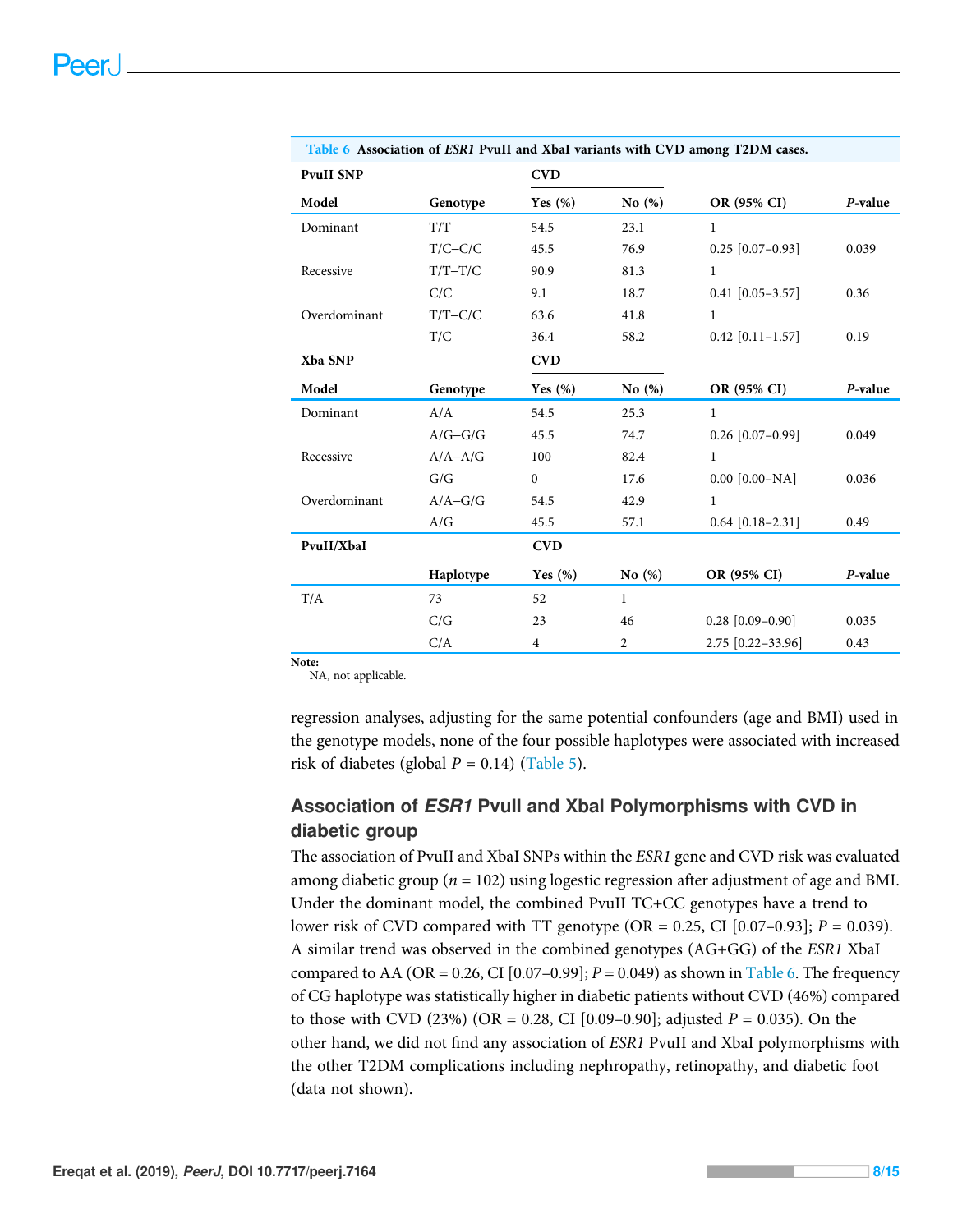#### DISCUSSION

The prevalence of diabetes has increased worldwide, most markedly in the world's middle-income countries which reflects an increase in associated risk factors such as being overweight or obese ([World Health Organization \(WHO\), 2016](#page-15-3)). At menopause, women experience health challenges due to estrogen deficiency. The risk of T2DM is increasing with post-menopause status interacting with other risk factors, that is, hypertension, dyslipidemia, and obesity ([Ren et al., 2018](#page-14-11)). Estrogen may regulate insulin action directly via actions on insulin-sensitive tissues. In skeletal muscle, ESR1 is thought to have a positive effect on insulin signaling and GLUT4 expression. It has been shown that stimulation of estrogen receptor with its agonist propylpyrazoletriyl increased insulin-stimulated glucose uptake in skeletal muscles (*[Gorres et al., 2011](#page-13-9)*). Although not all studies are in agreement, PvuII and XbaI and other polymorphisms across the ESR1 gene have been associated with risk of T2DM as reported in the Chinese ([Huang et al.,](#page-13-3) [2006](#page-13-3)), African–Americans, European–Americans ([Sale et al., 2004](#page-14-12)), Hungarians ([Speer](#page-15-4) [et al., 2001](#page-15-4)), and Egyptian women ([Motawi et al., 2015](#page-14-9)). In this study, the frequency for ESR1 PvuII and XbaI alleles and genotypes in Palestinian women ( $n = 214$ ) was evaluated. Our results reported that the ESR1 PvuII C and XbaI G allele frequencies were similar to other studies among Arab population ([El-Beshbishy et al., 2015](#page-12-4); [Motawi et al., 2015](#page-14-9)). However, several studies showed distinct prevalence for these two polymorphisms, particularly the XbaI alleles ([Ganasyam et al., 2012](#page-13-10)). Discrepancies in allelic frequencies between reports may be attributed to the ethnic variability of the studied populations, heterogeneity of the analyzed diseases and sample size.

Most often, deviation from the Hardy–Weinberg equilibrium (HWE) is caused by a small sample size and poor genotyping quality. In this study, minimization of genotyping errors was achieved by amplicon based NGS, It provides a lower cost per sample alternative to restriction fragment length polymorphism (RFLP), probe based Taq-man PCR and Sanger sequencing. RFLP, a traditional genotyping method, requires a high quality, and quantity of DNA sample and numerous steps including amplification, digestion with restriction enzymes and gel electrophoresis which can be a laborious and time-consuming process. Moreover, confirmatory sequencing must be performed when a sample shows confused banding pattern particularly the bands of low molecular size. In our analysis, DNA sequences with a quality score of more than 20 ( $>Q$ 20), Q20 represents an error rate of 1 in 100 with a corresponding call accuracy of 99%, were selected. Amplicon based NGS requires advanced instrumentation, however and despite this limitation, we believe that it is the method of choice for genotyping studies and for rapid genetic screening of several hundred to thousands of samples.

To our knowledge, this is the first report to investigate whether ESR1 PvuII and XbaI alleles and their genotypes and haplotypes are associated with T2DM among Palestinian women.

In this study, the additive, dominant, co dominant, and recessive genotypic models of association were tested, all were adjusted for age and BMI. The ESR1 PvuII variant, supported evidence for association with risk of T2DM in three genotypic models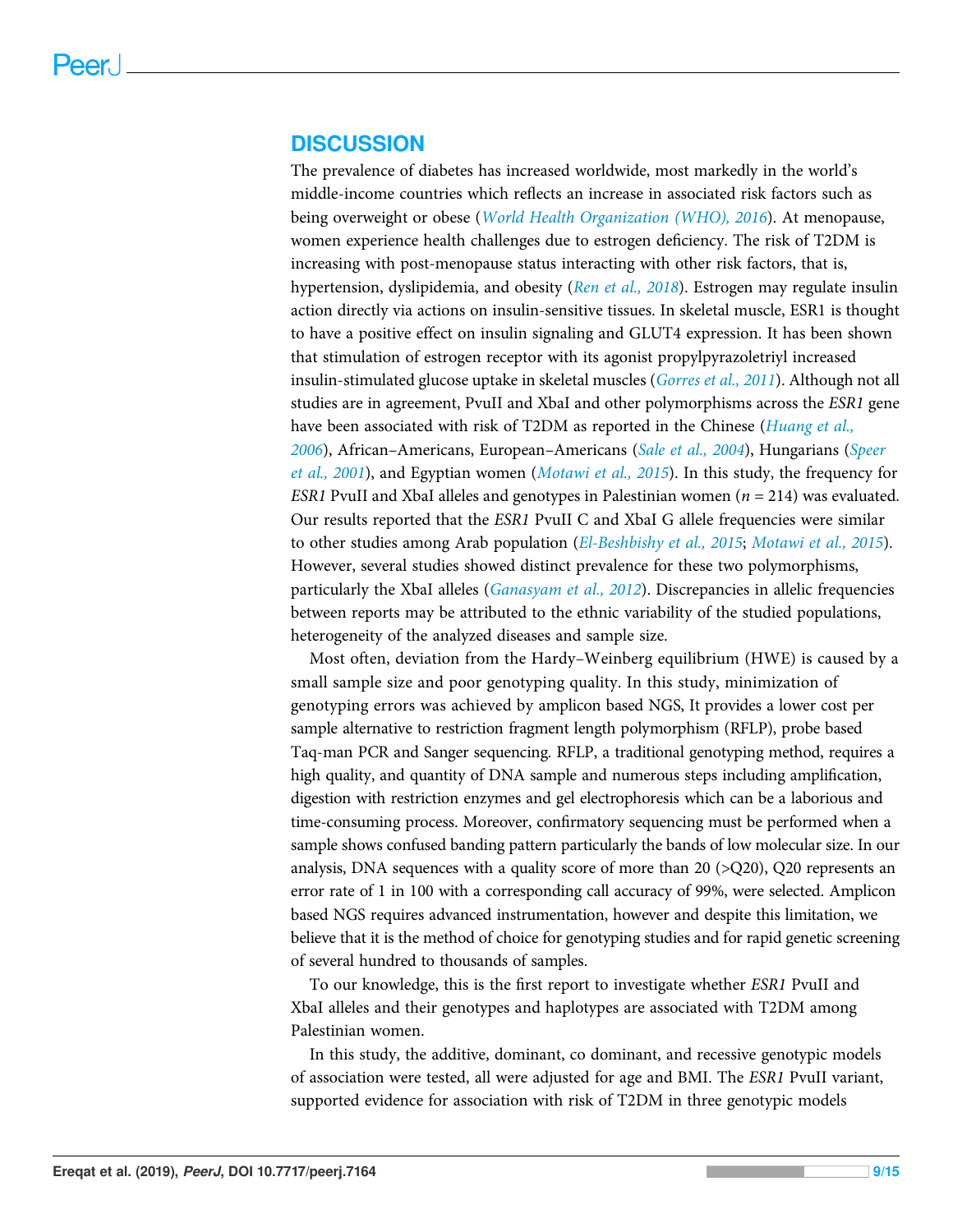$(P < 0.025)$  but the strongest association was observed in the overdominant model, in which heterozygous carries confer a higher risk compared to homozygotes ([Table 3\)](#page-6-2). Although such association toward the heterozygotes could result from genotyping error, this is unlikely to be the case in our study as we used variant specific probes as described above.

One possible explanation is that the variant allele may have a very strong dominant effect so that there is little difference between the effects of the variant homozygotes and heterozygotes. Given that the majority of participants in both cases and controls were heterozygotes, the real effect among the variant homozygotes can only be assessed by much larger study in the future. On the other hand, the over dominant model (upon Bonferroni correction) showed a trend for association of XbaI SNP with T2DM  $(OR = 2.03, CI [1.05-3.95], P = 0.035)$  which was unexpected given the tight LD between these two polymorphisms. These results could also be attributed to the poor statistical power due to small sample size. Considering the associations of both SNPs found in other studies, we believe that further study involving a larger number of participants is needed to elucidate the exact role of these polymorphisms in susceptibility to T2DM. However, in 2018, a meta-analysis including eight studies indicated that PvuII, rather than XbaI polymorphism, was associated with T2DM (OR =  $0.673$ , 95% CI [0.550–0.823]). In that study, the C allele of PvuII polymorphism showed a protective role in T2DM in Chinese people while the G allele of XbaI polymorphism is related to a reduced risk for T2DM in Caucasian population (*[Yang et al., 2018](#page-15-5)*). Thus, we believe that physiological pathway to diabetes may vary among different population and those differences are reflected in part by genetic differences. Therefore, the results of our study should be considered exploratory and confirmed by additional studies including other polymorphisms/genes as one single gene polymorphisms are not enough to answer the pathogenesis of a complex disease such as T2DM. Further, it is well known that estrogens regulate the cardiovascular system via their direct effects on the vessel wall and indirect effects on total cholesterol and triglycerides metabolism ([Liping et al., 2013](#page-13-11)). Among diabetic group, stratified analyses based on ESR1 PvuII and XbaI genotypes revealed no evidence for association with lipid levels (TC, TG, HDL, LDL). Moreover, we did not find any association between the two polymorphisms (PvuII and XbaI) and TC in control group ( $n = 114$ ). One limitation of this study is the lack of information about subjects who received hormone replacement therapy and/or lipid lowering agent which may affect their serum lipid profile, therefore, we were unable to study the interaction between these variants and hormone replacement therapy on lipid profile which was, however, beyond the scope of this study. It is reported that the effect of PvuII and XbaI polymorphisms on serum lipids depend on several other genes not on ESR1 gene alone. Similarly, [Matsubara](#page-13-12) [et al. \(1997\)](#page-13-12) and [Almeida et al. \(2006\)](#page-12-5) did not find any association between the two polymorphisms and serum lipid profile in post-menopausal women ([Almeida et al., 2006](#page-12-5); [Matsubara et al., 1997](#page-13-12)). A recent study conducted on a cohort of post-menopausal Brazilian women reported no effects of PvuII SNP of ESR1 gene on patient's serum TC, LDL, HDL, and TG, while XbaI SNP was associated to changes in TG and total lipids mainly in obese and overweight woman ([Gomes-Rochette et al., 2017](#page-13-4)). In contrast,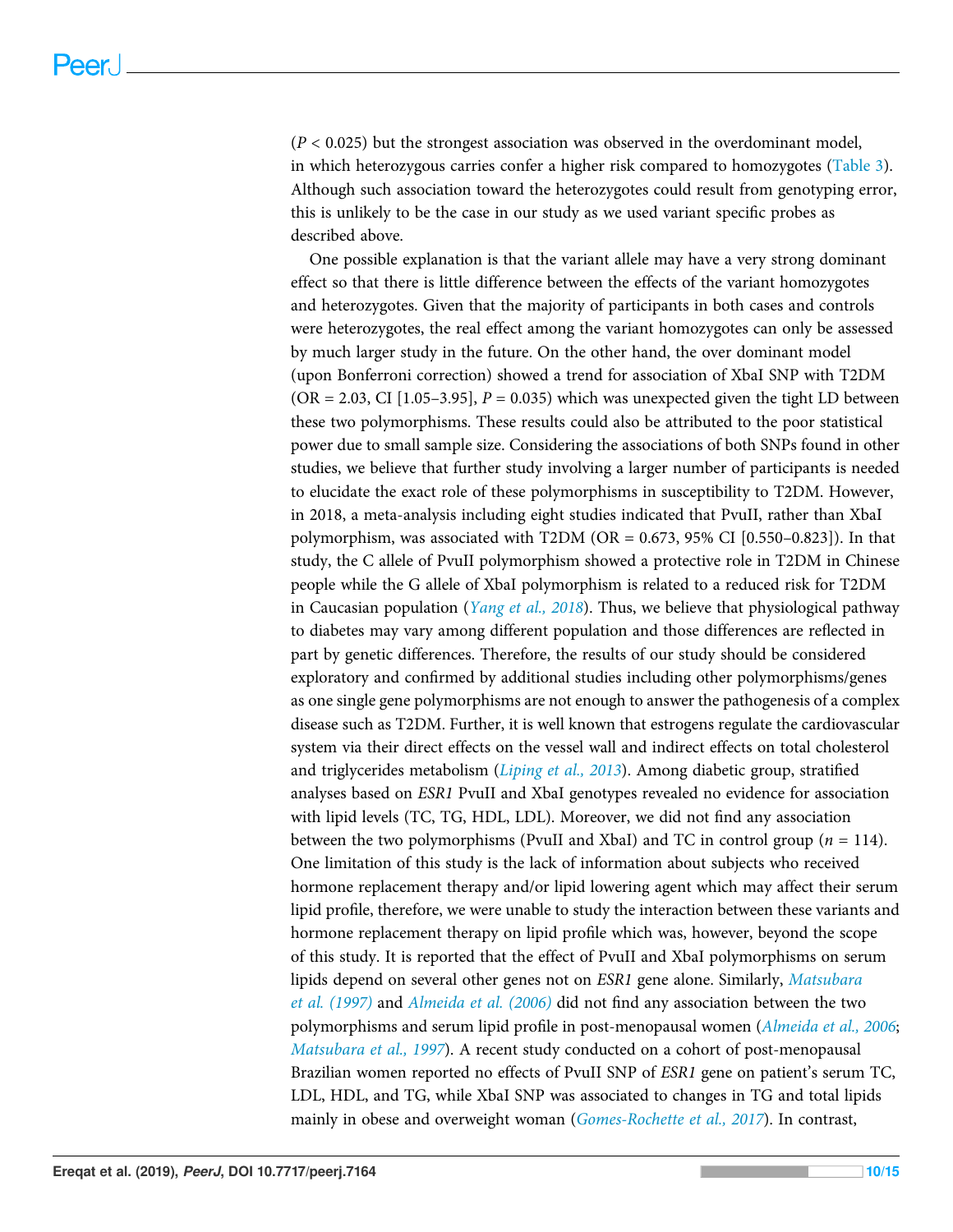Egyptian study showed that both PvuII and XbaI SNPs have been associated with increased levels of triglycerides, total cholesterol, and LDL ([Motawi et al., 2015](#page-14-9)).

The mechanism by which intronic polymorphisms of ESR1 gene might confer increased risk of T2DM is not fully understood. However, it is reported that the PvuII and XbaI polymorphisms change the ESR1 gene expression by altering the binding of its own transcription factors. Moreover, LD between these two polymorphisms with other polymorphisms in the ESR1 gene, such as TA tandem polymorphism in the promoter region could affect gene expression or function ([Herrington et al., 2002](#page-13-13)). Polymorphisms in ESR1 were first thought to be potential risk factors for the development of CVD, but a meta-analysis including 10 case-control studies demonstrated that the ESR1 SNPs PvuII and XbaI are not associated with risk of CVD ([Morselli et al., 2017](#page-14-13)). In this study we have noted an inverse trend between these polymorphisms and risk of CVD in diabetic group. Our findings cannot be a definitive conclusion to identify ESR1 genotype/haplotype that could be useful in identification of diabetic women that are more prone to develop CVD due to small sample size with limited statistical power to detect interactions or perform subgroups analyses which was the most obvious limitation of this study.

# **CONCLUSIONS**

The present study suggests that the PvuII polymorphism in the ESR1 gene is associated with increased risk of type 2 diabetes but not with lipid profile. The interaction between XbaI genotype and T2DM still need to be clarified. Identification of genetic risk markers can be used in defining high risk subjects and in prevention trials. The mechanism by which the ESR1 PvuII and XbaI polymorphisms might be related to CVD-among diabetic group-needs further investigation with larger sample size. Also, future studies are warranted to replicate our results and to explain the influence of these intronic polymorphisms on diabetes susceptibility in Palestine.

# ACKNOWLEDGEMENTS

The authors gratefully acknowledge the UNRWA outpatient clinic members who helped to the patients' recruitment, and all study participants.

# <span id="page-11-0"></span>ADDITIONAL INFORMATION AND DECLARATIONS

#### Funding

The authors received no funding for this work.

#### Competing Interests

The authors declare that they have no competing interests.

#### Author Contributions

 Suheir Ereqat conceived and designed the experiments, analyzed the data, contributed reagents/materials/analysis tools, prepared figures and/or tables, authored or reviewed drafts of the paper, approved the final draft.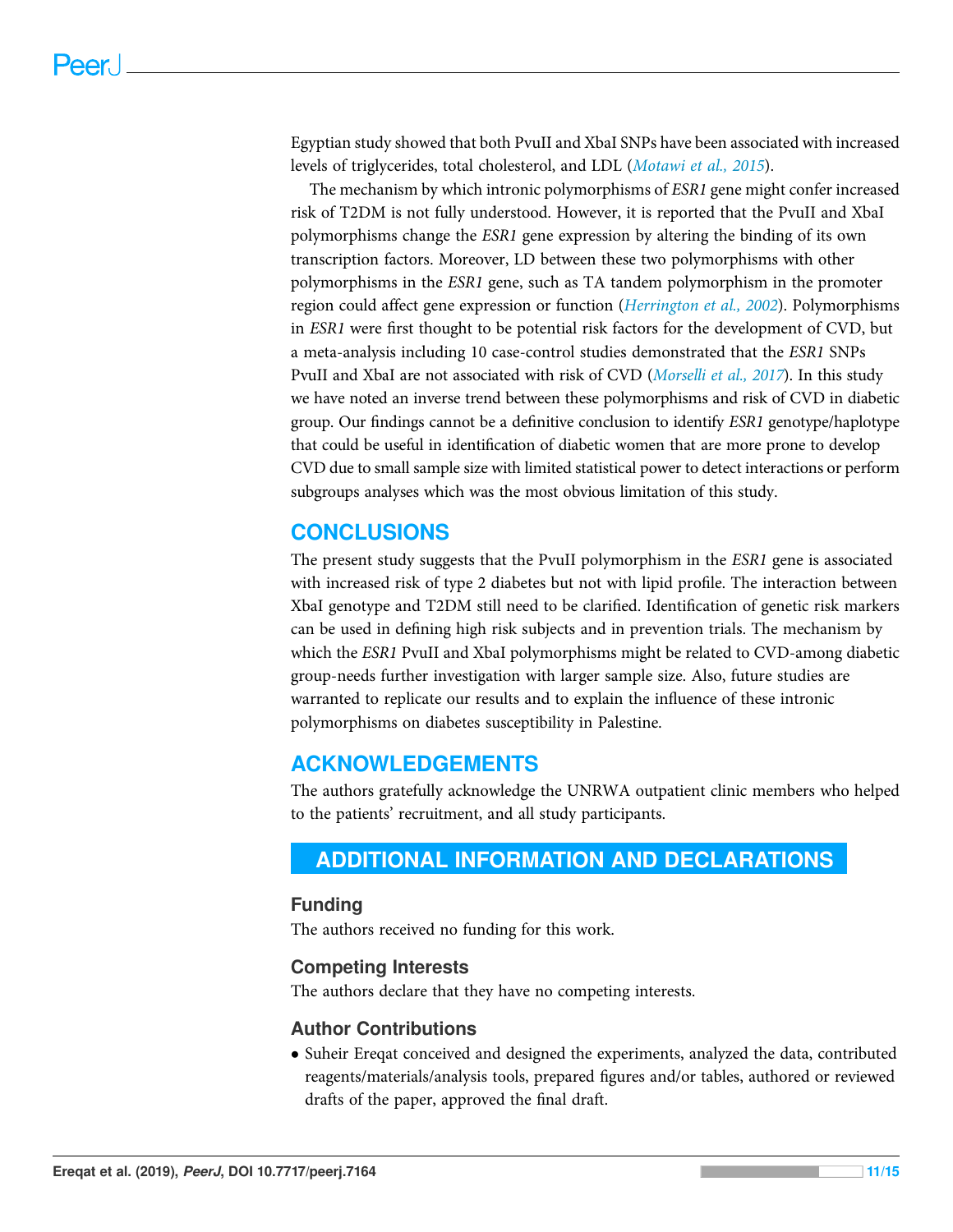- Stéphane Cauchi conceived and designed the experiments, analyzed the data, authored or reviewed drafts of the paper, approved the final draft.
- Khaled Eweidat performed the experiments, approved the final draft, collect the blood samples and extract the DNA.
- Muawiyah Elqadi performed the experiments, approved the final draft, collect the data from patients medical records.
- Abedelmajeed Nasereddin conceived and designed the experiments, contributed reagents/materials/analysis tools, prepared figures and/or tables, authored or reviewed drafts of the paper, approved the final draft.

#### Human Ethics

The following information was supplied relating to ethical approvals (i.e., approving body and any reference numbers):

The study protocol was approved by Al-Quds University Research Ethics Committee (Rf no. 2/SRC/4).

#### Data Availability

The following information was supplied regarding data availability: Anonymized raw data are available in a [Supplemental File.](http://dx.doi.org/10.7717/peerj.7164#supplemental-information)

#### Supplemental Information

Supplemental information for this article can be found online at [http://dx.doi.org/10.7717/](http://dx.doi.org/10.7717/peerj.7164#supplemental-information) [peerj.7164#supplemental-information](http://dx.doi.org/10.7717/peerj.7164#supplemental-information).

# **REFERENCES**

- <span id="page-12-2"></span>Alberti KG, Zimmet PZ. 1998. Definition, diagnosis and classification of diabetes mellitus and its complications. Part 1: diagnosis and classification of diabetes mellitus provisional report of a WHO consultation. Diabetic Medicine 15(7):539–553 [DOI 10.1002/\(SICI\)1096-9136\(199807\)15:7<539::AID-DIA668>3.0.CO;2-S.](http://dx.doi.org/10.1002/(SICI)1096-9136(199807)15:7%3C539::AID-DIA668%3E3.0.CO;2-S)
- <span id="page-12-5"></span>Almeida S, Fiegenbaum M, De Andrade FM, Osorio-Wender MC, Hutz MH. 2006. ESR1 and APOE gene polymorphisms, serum lipids, and hormonal replacement therapy. Maturitas 54(2):119–126 [DOI 10.1016/j.maturitas.2005.09.009.](http://dx.doi.org/10.1016/j.maturitas.2005.09.009)
- <span id="page-12-3"></span>Bolton JL. 2016. Menopausal hormone therapy, age, and chronic diseases: perspectives on statistical trends. Chemical Research in Toxicology 29(10):1583–1590 [DOI 10.1021/acs.chemrestox.6b00272](http://dx.doi.org/10.1021/acs.chemrestox.6b00272).
- <span id="page-12-1"></span>Damiri B, Abualsoud MS, Samara AM, Salameh SK. 2018. Metabolic syndrome among overweight and obese adults in Palestinian refugee camps. Diabetology & Metabolic Syndrome 10(1):34 [DOI 10.1186/s13098-018-0337-2.](http://dx.doi.org/10.1186/s13098-018-0337-2)
- <span id="page-12-4"></span>El-Beshbishy HA, Tawfeek MA, Al-Azhary NM, Mariah RA, Habib FA, Aljayar L, Alahmadi AF. 2015. Estrogen receptor alpha (ESR1) gene polymorphisms in pre-eclamptic saudi patients. Pakistan Journal of Medical Sciences 31(4):880–885 [DOI 10.12669/pjms.314.7541.](http://dx.doi.org/10.12669/pjms.314.7541)
- <span id="page-12-0"></span>El Kishawi RR, Soo KL, Abed YA, Muda WA. 2014. Obesity and overweight: prevalence and associated socio demographic factors among mothers in three different areas in the Gaza Strip-Palestine: a cross-sectional study. BMC Obesity 1(1):7 [DOI 10.1186/2052-9538-1-7.](http://dx.doi.org/10.1186/2052-9538-1-7)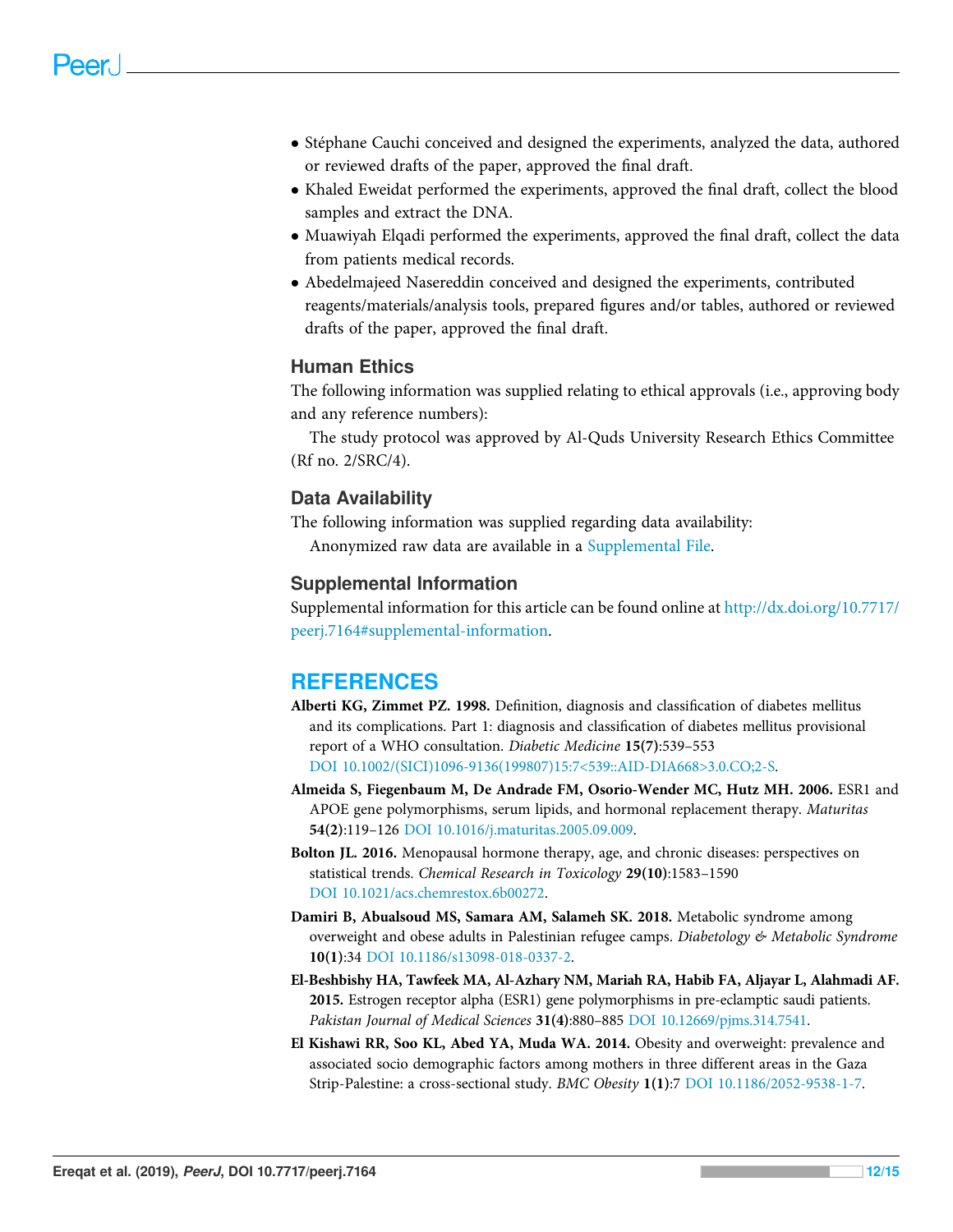- <span id="page-13-10"></span>Ganasyam SR, Rao TB, Murthy YS, Jyothy A, Sujatha M. 2012. Association of estrogen receptora gene & metallothionein-1 gene polymorphisms in type 2 diabetic women of Andhra Pradesh. Indian Journal of Clinical Biochemistry 27(1):69–73 [DOI 10.1007/s12291-011-0179-2.](http://dx.doi.org/10.1007/s12291-011-0179-2)
- <span id="page-13-4"></span>Gomes-Rochette NF, Souza LS, Tommasi BO, Pedrosa DF, Eis SR, Fin ID, Vieira FL, Graceli JB, Rangel LB, Silva IV. 2017. Association of PvuII and XbaI polymorphisms on estrogen receptor alpha (ESR1) gene to changes into serum lipid profile of post-menopausal women: Effects of aging, body mass index and breast cancer incidence. PLOS ONE 12(2):e0169266 [DOI 10.1371/journal.pone.0169266.](http://dx.doi.org/10.1371/journal.pone.0169266)
- <span id="page-13-7"></span>Gonzalez JR, Armengol L, Sole X, Guino E, Mercader JM, Estivill X, Moreno V. 2007. SNPassoc: an R package to perform whole genome association studies. Bioinformatics 23(5):644–645 [DOI 10.1093/bioinformatics/btm025.](http://dx.doi.org/10.1093/bioinformatics/btm025)
- <span id="page-13-9"></span>Gorres BK, Bomhoff GL, Morris JK, Geiger PC. 2011. In vivo stimulation of oestrogen receptor alpha increases insulin-stimulated skeletal muscle glucose uptake. Journal of Physiology 589(8):2041–2054 [DOI 10.1113/jphysiol.2010.199018.](http://dx.doi.org/10.1113/jphysiol.2010.199018)
- <span id="page-13-1"></span>Gupte AA, Pownall HJ, Hamilton DJ. 2015. Estrogen: an emerging regulator of insulin action and mitochondrial function. Journal of Diabetes Research 2015(9):916585 [DOI 10.1155/2015/916585.](http://dx.doi.org/10.1155/2015/916585)
- <span id="page-13-2"></span>Heine PA, Taylor JA, Iwamoto GA, Lubahn DB, Cooke PS. 2000. Increased adipose tissue in male and female estrogen receptor-alpha knockout mice. Proceedings of the National Academy of Sciences of the United States of America 97(23):12729–12734 [DOI 10.1073/pnas.97.23.12729](http://dx.doi.org/10.1073/pnas.97.23.12729).
- <span id="page-13-13"></span>Herrington DM, Howard TD, Brosnihan KB, McDonnell DP, Li X, Hawkins GA, Reboussin DM, Xu J, Zheng SL, Meyers DA, Bleecker ER. 2002. Common estrogen receptor polymorphism augments effects of hormone replacement therapy on E-selectin but not C-reactive protein. Circulation 105(16):1879–1882 [DOI 10.1161/01.cir.0000016173.98826.88](http://dx.doi.org/10.1161/01.cir.0000016173.98826.88).
- <span id="page-13-0"></span>Hevener AL, Zhou Z, Moore TM, Drew BG, Ribas V. 2018. The impact of ERalpha action on muscle metabolism and insulin sensitivity—Strong enough for a man, made for a woman. Molecular Metabolism 15:20–34 [DOI 10.1016/j.molmet.2018.06.013](http://dx.doi.org/10.1016/j.molmet.2018.06.013).
- <span id="page-13-3"></span>Huang Q, Wang TH, Lu WS, Mu PW, Yang YF, Liang WW, Li CX, Lin GP. 2006. Estrogen receptor alpha gene polymorphism associated with type 2 diabetes mellitus and the serum lipid concentration in Chinese women in Guangzhou. Chinese Medical Journal 119(21):1794–1801 [DOI 10.1097/00029330-200611010-00006](http://dx.doi.org/10.1097/00029330-200611010-00006).
- <span id="page-13-6"></span>Kumar R, Nandhini LP, Kamalanathan S, Sahoo J, Vivekanadan M. 2016. Evidence for current diagnostic criteria of diabetes mellitus. World Journal of Diabetes 7(17):396–405 [DOI 10.4239/wjd.v7.i17.396.](http://dx.doi.org/10.4239/wjd.v7.i17.396)
- <span id="page-13-11"></span>Liping D, Lihua H, Zhitao J, Taohong H, Huili M, Lina Z, Xincheng Q, Caiyi L. 2013. A meta-analysis of correlation of ER gene polymorphisms and risk in Chinese population with coronary heart disease. Life Science Journal 10(4):595–598.
- <span id="page-13-5"></span>Lizcano F, Guzman G. 2014. Estrogen deficiency and the origin of obesity during Menopause. BioMed Research International 2014:757461 [DOI 10.1155/2014/757461](http://dx.doi.org/10.1155/2014/757461).
- <span id="page-13-12"></span>Matsubara Y, Murata M, Kawano K, Zama T, Aoki N, Yoshino H, Watanabe G, Ishikawa K, Ikeda Y. 1997. Genotype distribution of estrogen receptor polymorphisms in men and postmenopausal women from healthy and coronary populations and its relation to serum lipid levels. Arteriosclerosis, Thrombosis, and Vascular Biology 17(11):3006–3012 [DOI 10.1161/01.atv.17.11.3006](http://dx.doi.org/10.1161/01.atv.17.11.3006).
- <span id="page-13-8"></span>Mayo O. 2008. A century of Hardy–Weinberg equilibrium. Twin Research and Human Genetics 11(3):249–256 [DOI 10.1375/twin.11.3.249.](http://dx.doi.org/10.1375/twin.11.3.249)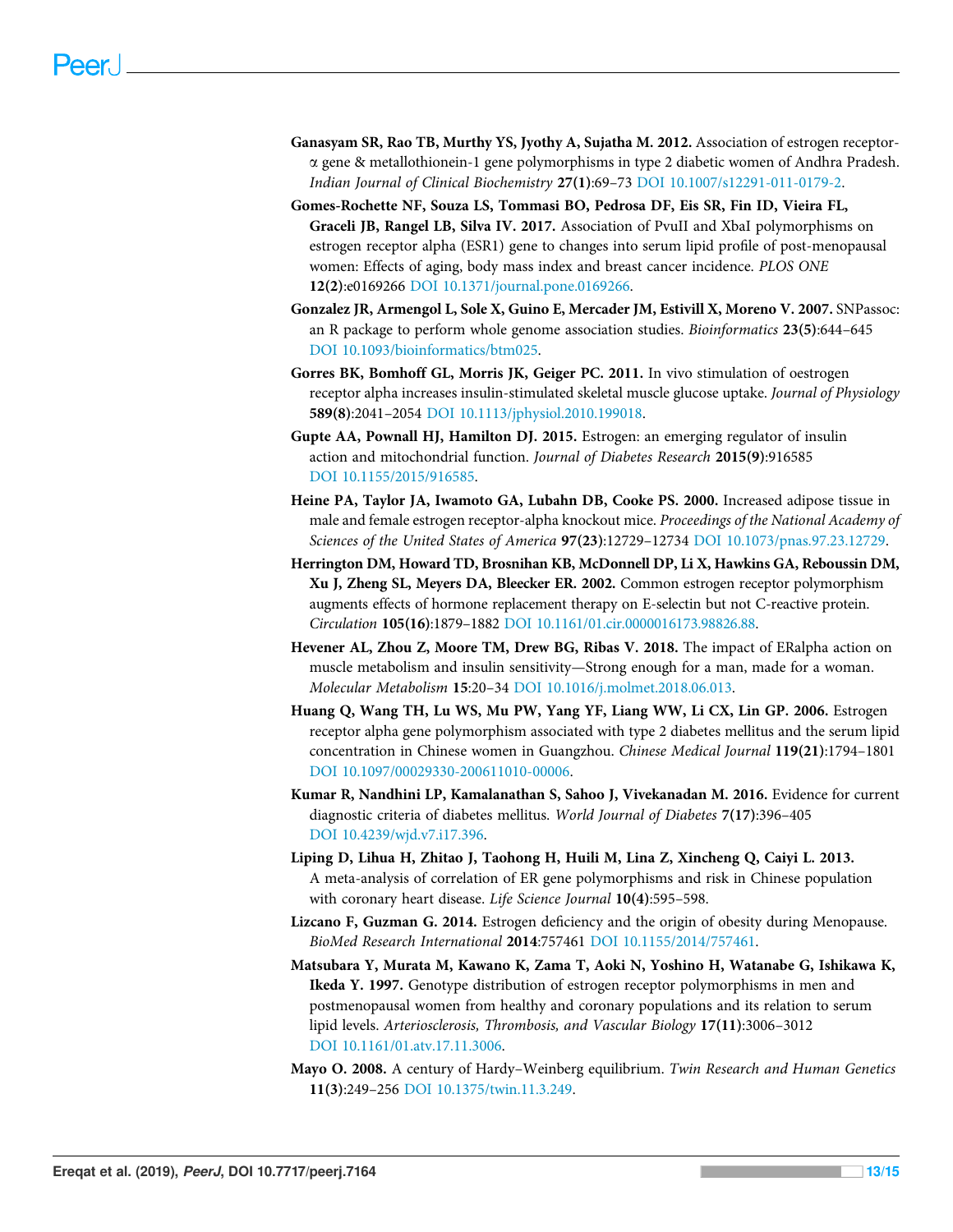- <span id="page-14-0"></span>Meyer MR, Clegg DJ, Prossnitz ER, Barton M. 2011. Obesity, insulin resistance and diabetes: sex differences and role of oestrogen receptors. Acta Physiologica 203(1):259–269 [DOI 10.1111/j.1748-1716.2010.02237.x.](http://dx.doi.org/10.1111/j.1748-1716.2010.02237.x)
- <span id="page-14-2"></span>Mohammadi F, Pourahmadi M, Mosalanejad M, Jamali H, Ghobadifar MA, Erfanian S. 2013. Association of estrogen receptor  $\alpha$  genes PvuII and XbaI polymorphisms with type 2 diabetes mellitus in the inpatient population of a hospital in Southern Iran. Diabetes  $\mathfrak{G}$  Metabolism Journal 37(4):270–277 [DOI 10.4093/dmj.2013.37.4.270](http://dx.doi.org/10.4093/dmj.2013.37.4.270).
- <span id="page-14-13"></span>Morselli E, Santos RS, Criollo A, Nelson MD, Palmer BF, Clegg DJ. 2017. The effects of oestrogens and their receptors on cardiometabolic health. Nature Reviews Endocrinology 13(6):352–364 [DOI 10.1038/nrendo.2017.12.](http://dx.doi.org/10.1038/nrendo.2017.12)
- <span id="page-14-9"></span>Motawi TM, El-Rehany MA, Rizk SM, Ramzy MM, El-Roby DM. 2015. Genetic polymorphism of estrogen receptor alpha gene in Egyptian women with type II diabetes mellitus. Meta Gene 6:36–41 [DOI 10.1016/j.mgene.2015.08.001](http://dx.doi.org/10.1016/j.mgene.2015.08.001).
- <span id="page-14-3"></span>Onland-Moret NC, Van Gils CH, Roest M, Grobbee DE, Peeters PH. 2005. The estrogen receptor α gene and breast cancer risk (The Netherlands). Cancer Causes & Control 16(10):1195–1202 [DOI 10.1007/s10552-005-0307-5.](http://dx.doi.org/10.1007/s10552-005-0307-5)
- <span id="page-14-6"></span>Palestinian Ministry of Health. 2015. Health annual report: Palestine. Available at [http://www.site.](http://www.site.moh.ps/Content/Books/ZxRcynmiUofNqt66u4CrHRgmJR6Uv7z77srjjIEAho6xnz5V3rgLTu_RhO7xf2j2VusNiIvWkjwp84yXHLdGleB97gKrHHI5iZ9oPJ25owGEN.pdf) [moh.ps/Content/Books/ZxRcynmiUofNqt66u4CrHRgmJR6Uv7z77srjjIEAho6xnz5V3rgLTu\\_](http://www.site.moh.ps/Content/Books/ZxRcynmiUofNqt66u4CrHRgmJR6Uv7z77srjjIEAho6xnz5V3rgLTu_RhO7xf2j2VusNiIvWkjwp84yXHLdGleB97gKrHHI5iZ9oPJ25owGEN.pdf) [RhO7xf2j2VusNiIvWkjwp84yXHLdGleB97gKrHHI5iZ9oPJ25owGEN.pdf](http://www.site.moh.ps/Content/Books/ZxRcynmiUofNqt66u4CrHRgmJR6Uv7z77srjjIEAho6xnz5V3rgLTu_RhO7xf2j2VusNiIvWkjwp84yXHLdGleB97gKrHHI5iZ9oPJ25owGEN.pdf) (accessed 5 January 2019).
- <span id="page-14-10"></span>Peterson RA. 2017. Estimating normalization transformations with bestNormalize. GitHub. Available at <https://github.com/petersonR/bestNormalize>.
- <span id="page-14-11"></span>Ren Y, Zhang M, Liu Y, Sun X, Wang B, Zhao Y, Liu D, Liu X, Zhang D, Liu F, Cheng C, Liu L, Chen X, Zhou Q, Hu D. 2018. Association of menopause and type 2 diabetes mellitus. Menopause 26(3):325–330 [DOI 10.1097/GME.0000000000001200.](http://dx.doi.org/10.1097/GME.0000000000001200)
- <span id="page-14-1"></span>Ribas V, Nguyen MT, Henstridge DC, Nguyen AK, Beaven SW, Watt MJ, Hevener AL. 2010. Impaired oxidative metabolism and inflammation are associated with insulin resistance in ERa-deficient mice. American Journal of Physiology-Endocrinology and Metabolism 298(2):E304–E319 [DOI 10.1152/ajpendo.00504.2009](http://dx.doi.org/10.1152/ajpendo.00504.2009).
- <span id="page-14-8"></span>Sabarneh A, Ereqat S, Cauchi S, AbuShamma O, Abdelhafez M, Ibrahim M, Nasereddin A. 2018. Common FTO rs9939609 variant and risk of type 2 diabetes in Palestine. BMC Medical Genetics 19(1):156 [DOI 10.1186/s12881-018-0668-8](http://dx.doi.org/10.1186/s12881-018-0668-8).
- <span id="page-14-12"></span>Sale MM, Freedman BI, Langefeld CD, Williams AH, Hicks PJ, Colicigno CJ, Beck SR, Brown WM, Rich SS, Bowden DW. 2004. A genome-wide scan for type 2 diabetes in African-American families reveals evidence for a locus on chromosome 6q. Diabetes 53(3):830–837 [DOI 10.2337/diabetes.53.3.830](http://dx.doi.org/10.2337/diabetes.53.3.830).
- <span id="page-14-7"></span>Salpeter SR, Walsh JM, Ormiston TM, Greyber E, Buckley NS, Salpeter EE. 2006. Meta-analysis: effect of hormone-replacement therapy on components of the metabolic syndrome in postmenopausal women. Diabetes, Obesity and Metabolism 8(5):538–554 [DOI 10.1111/j.1463-1326.2005.00545.x.](http://dx.doi.org/10.1111/j.1463-1326.2005.00545.x)
- <span id="page-14-5"></span>Shahin Y, Kapur A, Seita A. 2015. Diabetes care in refugee camps: the experience of UNRWA. Diabetes Research and Clinical Practice 108(1):1–6 [DOI 10.1016/j.diabres.2015.01.035](http://dx.doi.org/10.1016/j.diabres.2015.01.035).
- <span id="page-14-4"></span>Silva IV, Rezende LCD, Lanes SP, Souza LS, Madeira KP, Cerri MF, Paes MF, Daltoe RD, Chambo-Filho A, Guimaraes MC, Graceli JB, Rangel LBA. 2010. Evaluation of PvuII and XbaI polymorphisms in the estrogen receptor alpha gene (ESR1) in relation to menstrual cycle timing and reproductive parameters in post-menopausal women. Maturitas 67(4):363–367 [DOI 10.1016/j.maturitas.2010.08.006](http://dx.doi.org/10.1016/j.maturitas.2010.08.006).